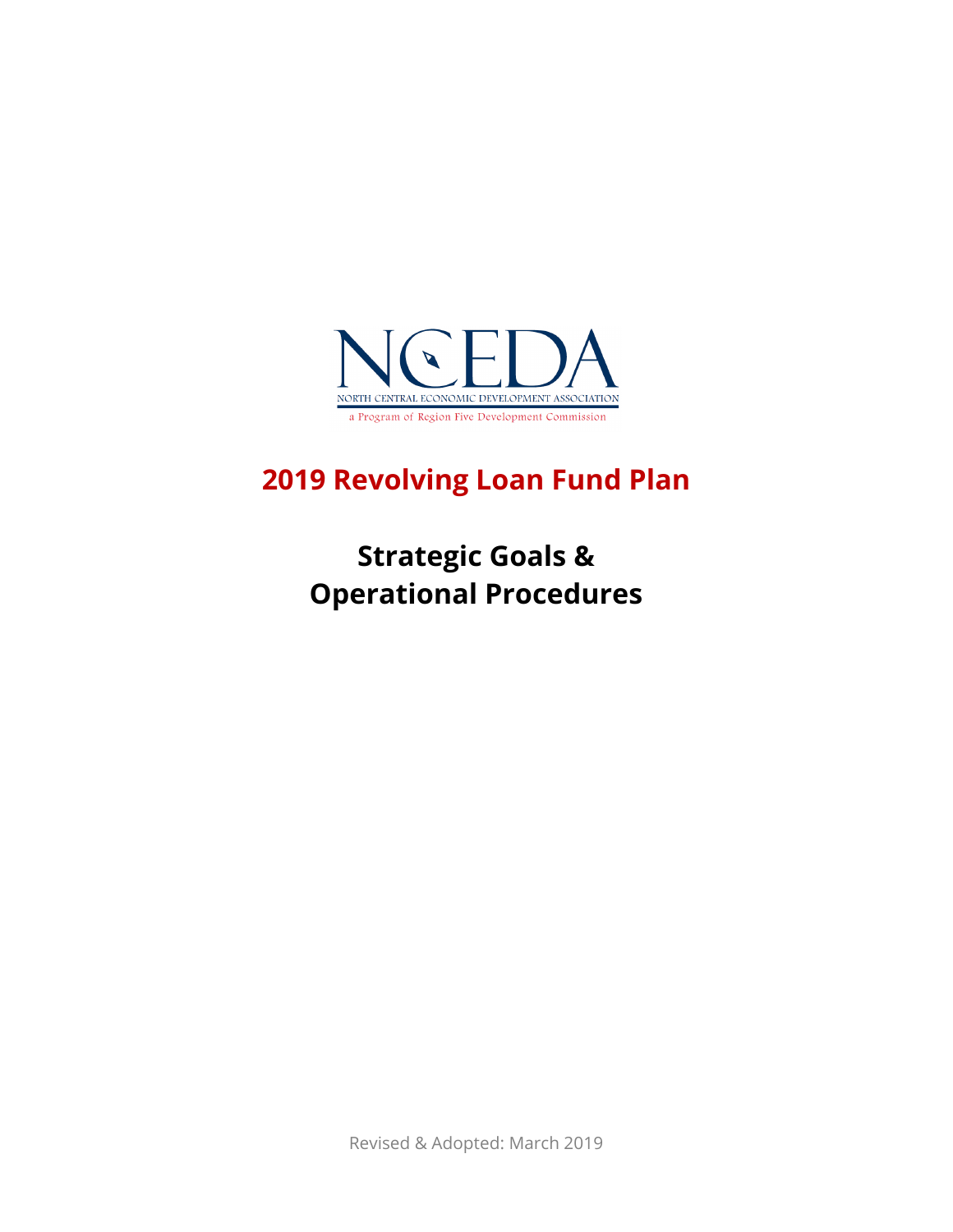#### **PART I: REVOLVING LOAN FUND STRATEGY**

#### A. ECONOMIC ADJUSTMENT PROGRAM OVERVIEW

| 1. Nature and scale of economic adjustment problems and          |  |
|------------------------------------------------------------------|--|
|                                                                  |  |
| 2. The plans and strategies to deal with the economic adjustment |  |
|                                                                  |  |
| 3. How the RLF will be used to support economic adjustment       |  |
|                                                                  |  |

## **B. BUSINESS DEVELOPMENT STRATEGY**

#### **C. FINANCING STRATEGY**

## **D. FINANCING POLICIES**

## E. PORTFOLIO STANDARDS AND TARGETS

#### **G. PERFORMANCE ASSESSMENT PROCESS**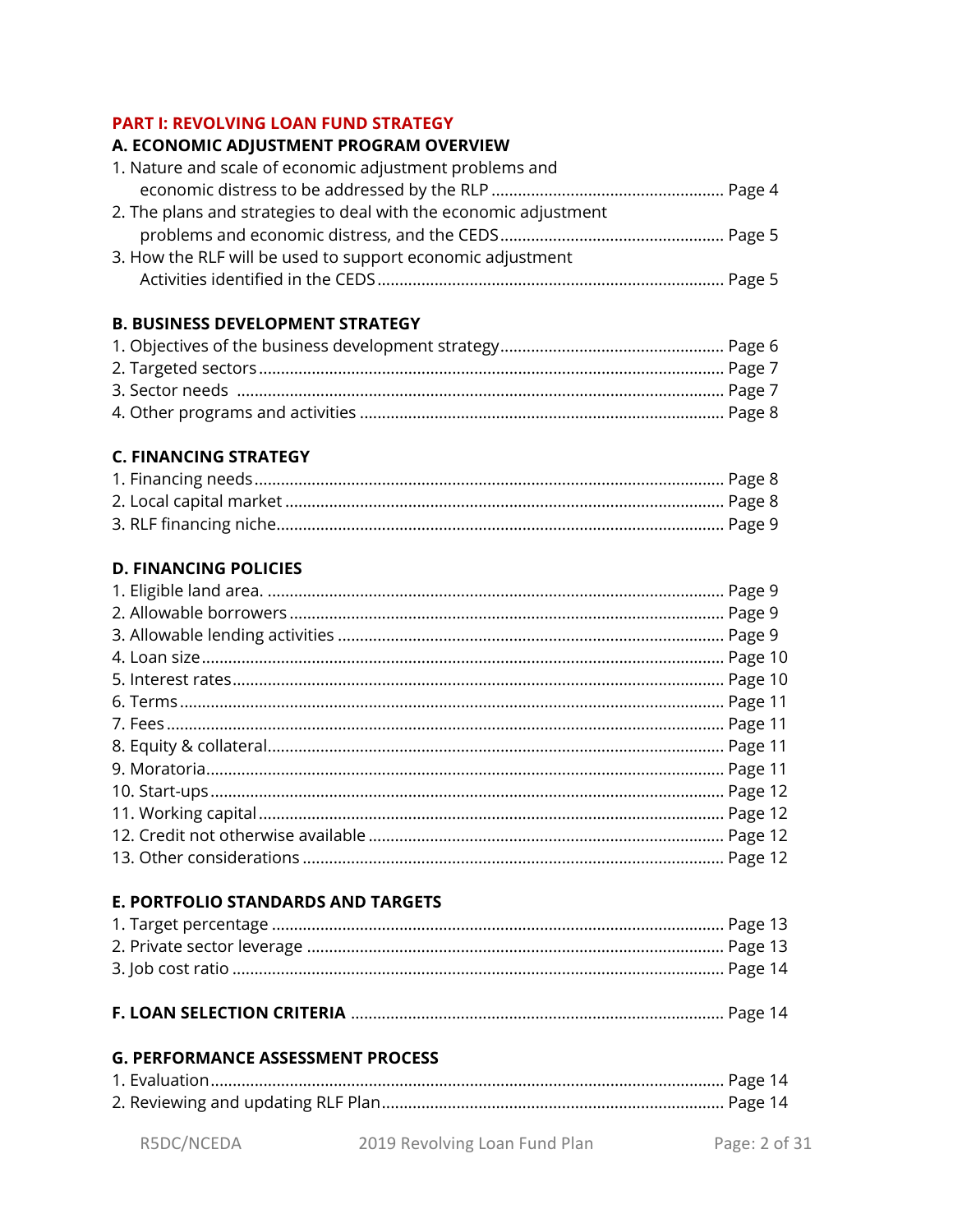## **PART II: REVOLVING LOAN FUND PLAN OPERATIONAL PROCEDURES**

## **A. ORGANIZATIONAL STRUCTURE**

## **B. LOAN PROCESSING PROCEDURES**

## **C. LOAN CLOSING AND DISBURSEMENT PROCEDURES**

## **D. LOAN SERVICING PROCEDURES**

## **E. ADMINISTRATIVE PROCEDURES**

## Addendums to EDA RLF

- I. Organizational Chart
- II. By-Laws
- III. Management Agreement
- IV. CEDS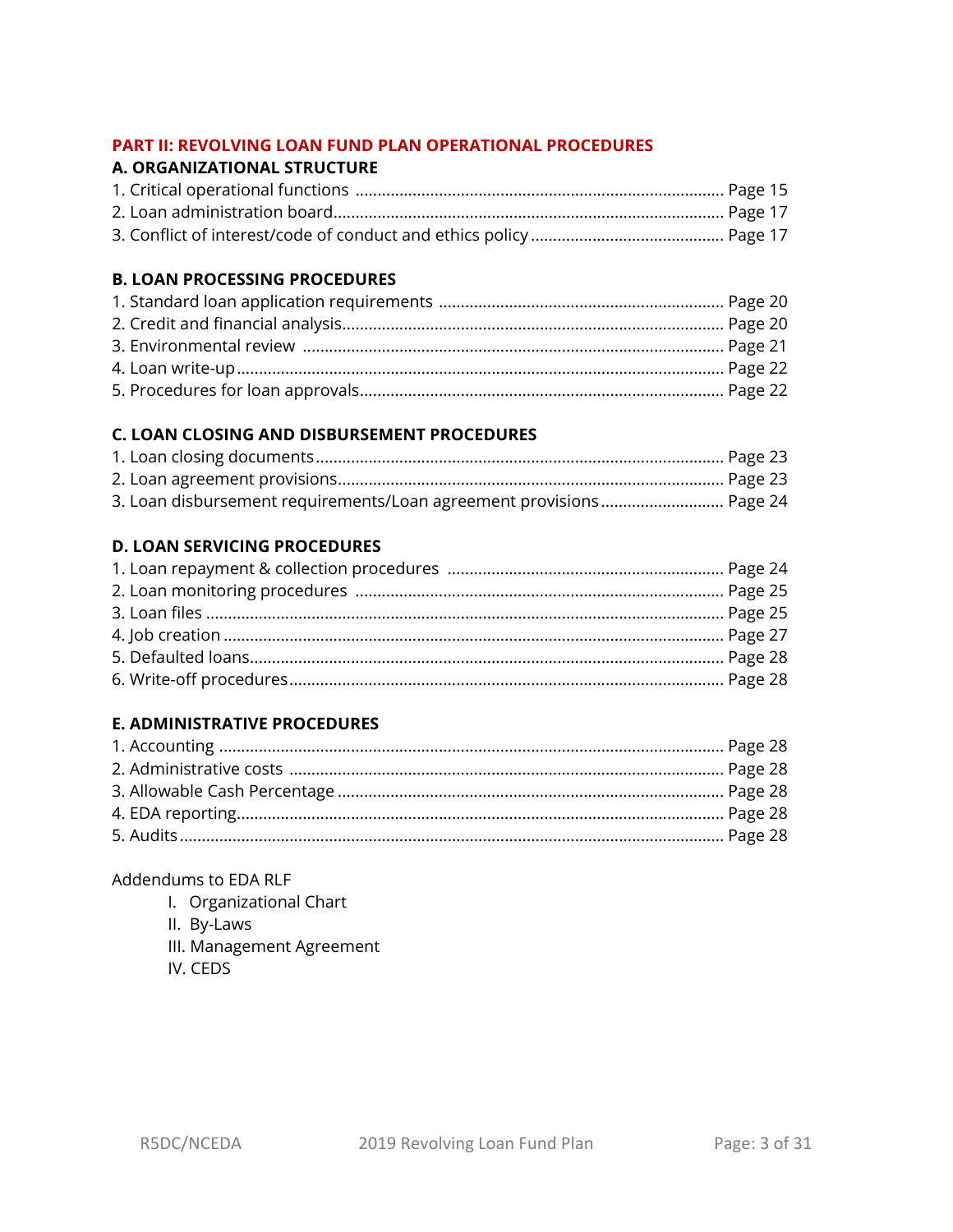## **PART I: REVOLVING LOAN FUND STRATEGY**

#### **A. ECONOMIC ADJUSTMENT OVERVIEW**

Region Five Development Commission (R5DC) serves the five-county region of Cass, Crow Wing, Morrison, Todd and Wadena -- located in North Central Minnesota. This rural and small-town area has a population of 165,027 in 68,303 households spread over an area of 3,996,051 acres. Over the past decade, this region has faced an uncertain future due to the economic downturn (called the "Great Recession" by the Minnesota State Economist Tom Stinson). The Comprehensive Economic Development Strategies (CEDS) used a five-year region-wide planning process engaging more than 200 individuals to identify ways to improve the economic future for the region.

**1. Nature and scale of economic adjustment problems and economic distress to be**  addressed by the RLP: The Region Five Development Commission covers five counties in North Central Minnesota. The region, regional economy, and industry and wage trends are described in detail.

**The region:** The federally designated Minnesota Economic Development District 5, or Region Five, is comprised of an area that covers five counties in North Central Minnesota. These counties include Cass, Crow Wing, Morrison, Todd, and Wadena. Geographically, the region encompasses classic and traditional Minnesota topography. The geography of our region includes lakes and rivers, rural farming communities and forested areas. While the area faces an abundance of diverse issues and opportunities, similarities do exist among these five counties. Within the counties that comprise the region, there are 65 communities and over 150 townships. Cities have populations that range in size from under 500 to over 10,000, though many cities in the region have populations under 2,000.

**Regional economy:** The region has a mix of industries, from tourism to manufacturing. In 2017, there were a total of 4,864 firms employing 62,645 workers. The three largest employing sectors in the region are healthcare and social assistance (17.7%), retail trade (14%), and accommodation and food service (12%).

Average weekly wages in 2017 for all industries was \$713 compared to the state average of \$1,079, a difference of \$366 per week or \$19,032 annually.

According to data from DEED's Local Area Unemployment Statistics Program, Region Five had an average labor force of about 83,500 in 2017. Despite some instability, the regional labor force has increased since year 2000, adding over 5,200 workers since then. However, the labor force has declined by about 1,400 workers since its peak in 2010 (85,035).

Increasingly tight labor markets and a growing scarcity of workers is now recognized as one of the most significant barriers to future economic growth in Region Five. In the face of these constraints, it has become evident that a more diverse workforce in terms of age,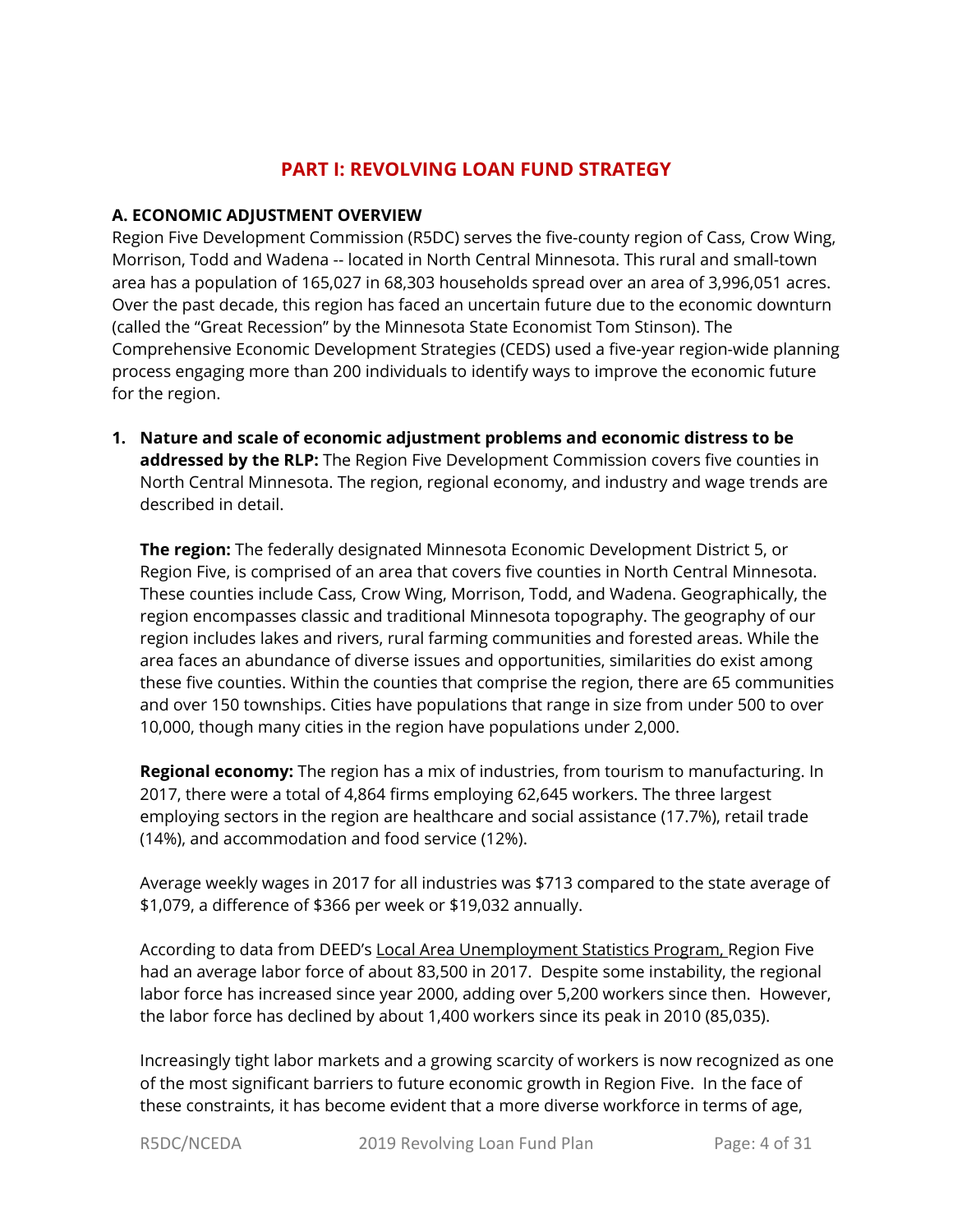gender, race, ethnicity, disability, status and immigration has been and will continue to be a vital source of the workers that employers need to succeed. As the White, native- born workforce continues to age, younger workers of different races or from different countries will comprise the fastest growing segment of the labor force.

Four of the five counties in the region are designated as distressed by EDA. Cass, Morrison, Todd, and Wadena counties are distressed; Crow Wing county is not.

**Industry and wage trends:** Data, available through the Minnesota Department of Employment and Economic Development (DEED) allows a comparison of state and local industries with an "above-average" market share. In 2017, Region Five held 2.8% of all Minnesota jobs. Generally, wages in Region Five are lower than the statewide average. A total of 52 occupations (out of 330 occupations with available wage data in Region Five) pay above the Minnesota median wage for that given occupation. Some examples of those occupations with the highest employment numbers include Healthcare, Protective Service Occupations, Home Health Aids, School Bus Drivers, Packaging and Filling Machine Operators, and Highway Maintenance Workers.

The Minnesota Job Vacancy Survey showed 5,773 job vacancies in the region during the second quarter of 2018. Food Preparation and Serving Occupation related occupations accounted for 1,359 of the vacancies. Fourteen (14%) percent of the vacancies require a post-secondary education, while 27% require work experience. The Minnesota job vacancy rate is lower at 5.2% compared to the region's (9.1 %).

In April 2017, the regional unemployment rate was at 5.2%, compared to Minnesota's rate of 3.4%. The last time the region's unemployment rates were so low was in 2000 (4.5%). During 2009, the region experienced an unemployment rate of 10.1%. Comparably, the state recorded a high of 7.8% in 2009 and a low rate of 3.2% in 2000. Historically, the Region 5 numbers remain considerably higher than the Minnesota unemployment rates for this same time period.

- **2. The plans and strategies to deal with the economic adjustment problems and economic distress, and the CEDS:** The Business Development Strategy and Financing Strategy contained in this Revolving Loan Fund Plan outline the scope of work to be followed to deal with economic adjustments in our Region. Our Region is known for its natural amenities, lakes, forests and tourist opportunities. What is not commonly known is that there are unique and amazing partnerships that collaborate together with talent, knowledge and skills toward common goals, identifying problems and promoting/sharing business development within the five-county region. The CEDS (*See Addendum IV*) puts forth our regional strategy for growing businesses as well as addressing other critical issues: the in-migration of an aging population, access to quality daycare, developing a sustainable delivery system for local foods and looking at innovative energy ideas to name a few.
- **3. How the RLF will be used to support economic adjustment activities identified in the CEDS:** This Revolving Loan Plan outlines the goals, objectives and process of delivering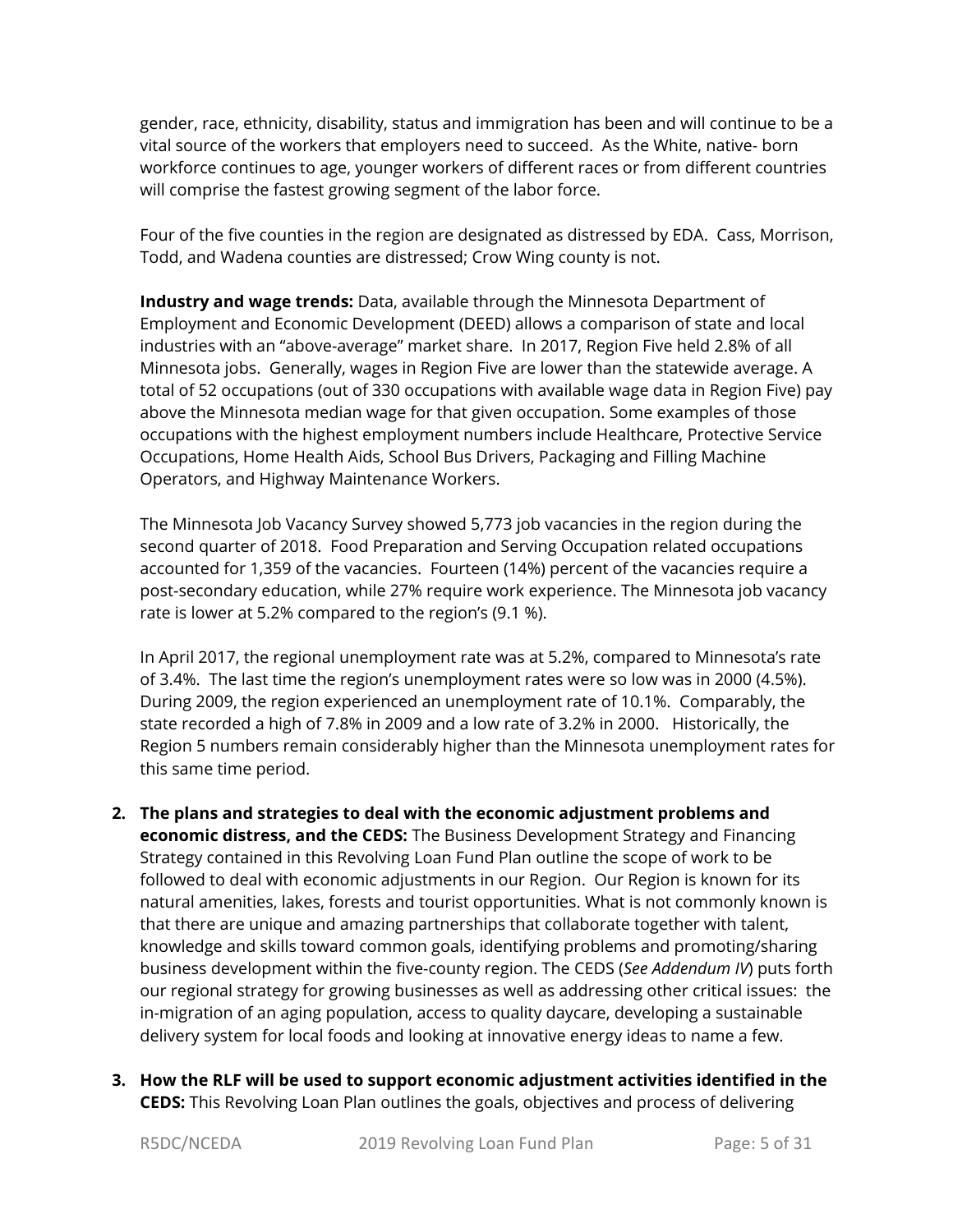business and loan assistance to the region. It provides a clear path and vision that will enable projects to get done. The CEDS identifies the industries targeted and the Plan provides the fiscal capabilities to invest in the region. By uniting with fellow gap lenders and leveraging resources of other partner agencies, projects of regional importance are achieved, and efforts are not duplicated, thus maximizing the return on investment for our region. The RLF is key component of the regional strategy.

## **B. BUSINESS DEVELOPMENT STRATEGY**

The NCEDA developed a business development strategy for targeting RLF resources in pursuit of its economic adjustment goals and objectives and are identified in the CEDS (*See Addendum V*). The business development strategy outlines how financial institutions, revolving loan funds, and other financing programs, as well as technical assistance will be targeted to particular businesses or economic sectors. The strategy is based on the knowledge of the Economic Development Department of the R5DC and the NCEDA, as well as through discussions with economic development professionals and organizations, lenders, business owners, community leaders, and elected officials. The strategy is intended to be an overall strategy for business investments in the region and is not intended to limit investments in other businesses or activities, which would further diversify the regional economy.

- **1. Objectives of the business development strategy:** The following goals of the Business Development Strategy were developed from and intended to be consistent with the region's CEDS:
	- a. Provide financing mechanisms through which public investment will stimulate private investment in the commercial and industrial revitalization of the region.
	- b. Increase the following enterprise development in the Region Five service area: minority, veteran, women, low-income, persons with disabilities, artists, business accelerators and others.
	- c. Increase the growth potential of businesses in the Region Five service area.
	- d. Generate additional tax revenues for the Region Five service area.
	- e. Encourage the development of vacant land and the rehabilitation of dilapidated or vacant buildings in the Region Five service area.
	- f. To encourage the development of the infrastructure necessary to support local economic development.
	- g. To provide business planning assistance or referrals.
	- h. To assist in business financing efforts.
	- i. To fund companion businesses that add value to existing local businesses.

The five primary objectives to be achieved by the RLF which together relate to the economic development goals adopted by the Region Five Development Commission via the CEDS address the areas of labor force development, entrepreneur & innovation, infrastructure, natural & social environments (social capital), and finance.

Further stated objectives of the Fund include:

a. Increase ownership/entrepreneurship opportunities for small-business persons, non-profits and local units of government in the Region.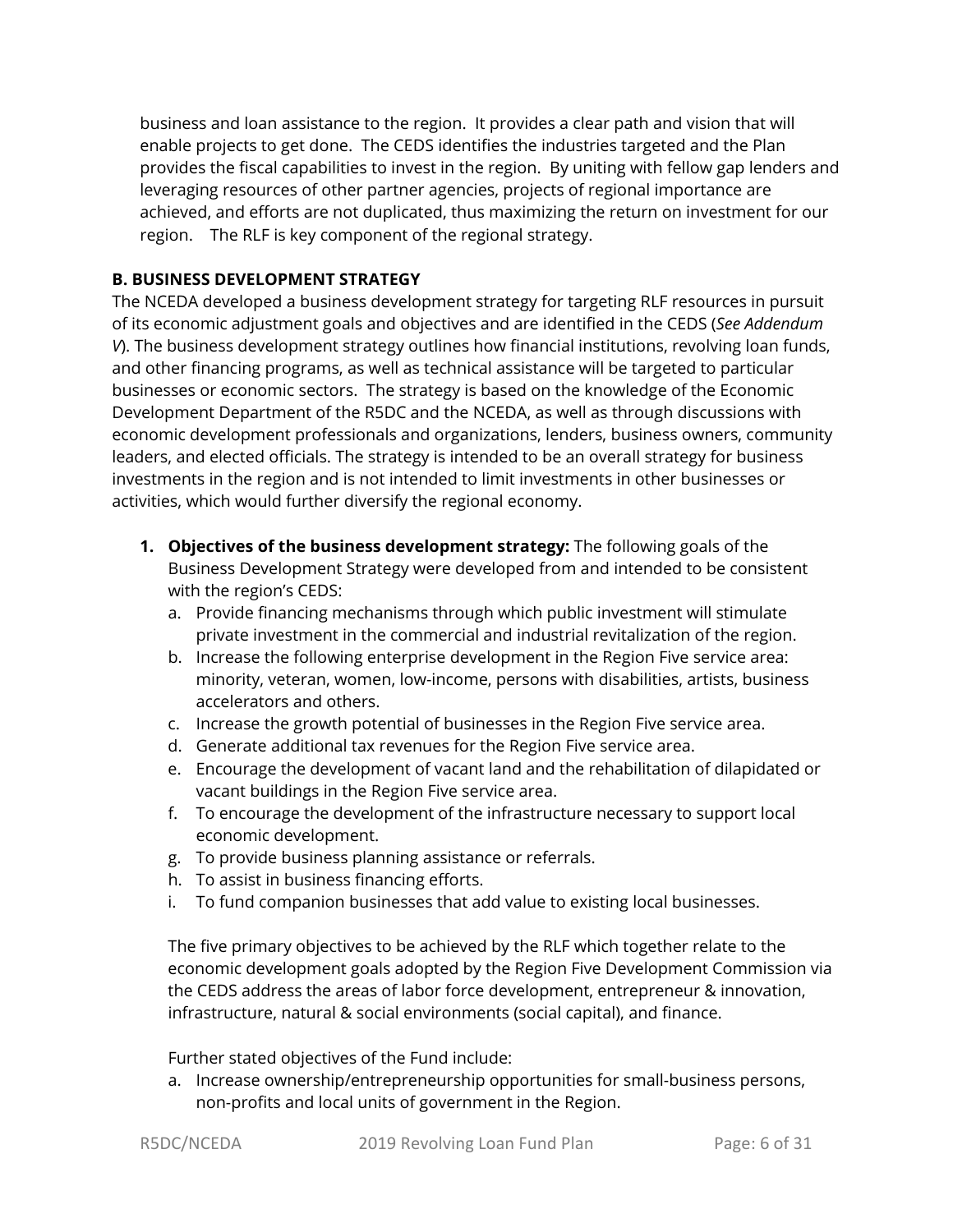- b. To create or retain permanent, full-time, private sector jobs in Region Five, preferably for the underemployed and unemployed.
- c. To provide capital for business development and expansion within the Region Five service area, especially for businesses unable to obtain adequate, affordable capital from the private capital market.
- d. To leverage other public and private investment in order to achieve the maximum number of jobs per RLF dollar.
- e. To bolster the tax bases of local units of government with the creation, retention, and expansion of new and existing businesses
- f. Increase manufacturing activity in the Region through capital formation.
- g. Support innovative products and processes, especially the renewable/alternative energy industry, and as identified in the CEDS process.
- h. Create or retain, at a minimum, one job for every \$20,000 (or less) of RLF funds lent.

Furthermore, a primary objective of the Fund is to participate in projects which attract private capital and that create livable wage employment opportunities. It is not the intent of the Fund to replace private sector financing or reduce existing private exposure in a borrower's liability structure (in other words, the Fund will not merely refinance debt).

- **2. Targeted sectors:** Historically most businesses in the region employ ten or fewer employees. It is realistic to expect applications to continue this trend. Targeted businesses can be either start-up or expansion, with no more weight given to either application for funding. NCEDA has targeted the following industry clusters in the Region Five service area for business assistance.
	- a. Healthcare, including pharmaceuticals, medical devices, biotechnology and healthcare services
	- b. Environmental, including environmental technology and environmental services
	- c. Alternative and renewable energy companies
	- d. Manufacturing, including food processing
	- e. Service industries, including child/adult daycare
	- f. Value added agriculture
	- g. Technology based companies and ventures that advance access to broadband
- **3. Sector needs:** Because the RLF cannot fill the capital needs for all the economic development projects in the Region, it is necessary that the use of these funds be focused – targeted to meet CEDS objectives. The focus will be to achieve the RLF objectives and to advance the goals and strategies of the CEDS. Therefore, the RLF will focus on the following sector needs:
	- a. Job creation for the unemployed: Job Service, unemployed, underemployed and other state services will be used.
	- b. Financing minorities: Loans for minorities and for women are to be promoted.
	- c. Increase income levels: Emphasis will be placed on creating jobs that offer wages higher than minimum wage and or living wage levels as defined by Minnesota Department of Revenue.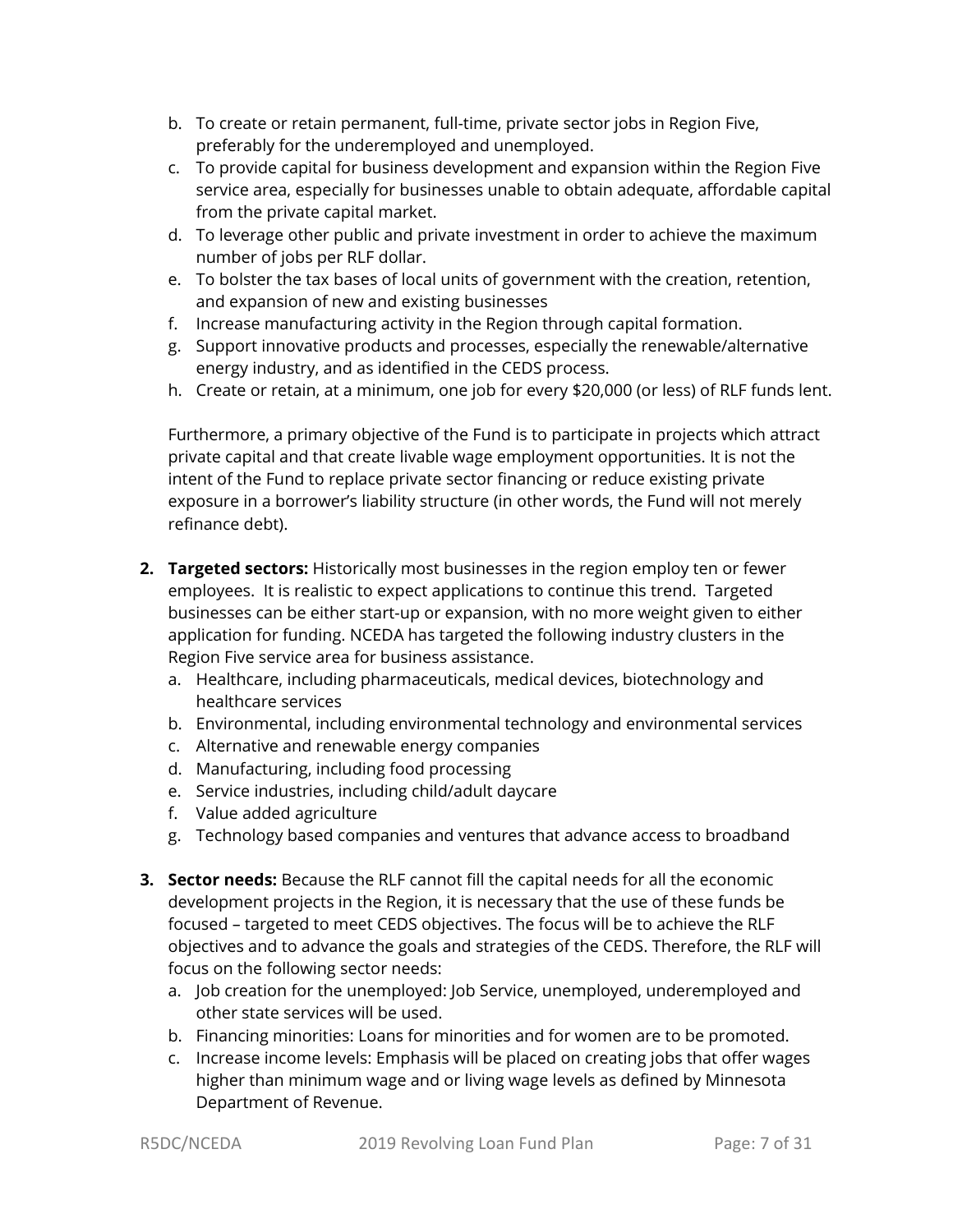- d. Diversify regional economy: manufacturing, agricultural processing, and service export projects shall be preferred over commercial, retail projects, everything else being equal.
- e. Improve tax base: A project that will increase local taxes shall be preferred over those that do not, everything else being equal.
- f. Stimulate private investment: A business project with local enterprise will leverage at least three public or private dollars for every dollar of RLF funds shall be preferred over those that do not. At a minimum the RLF shall leverage two public or private dollars for each RLF dollar.
- g. Working capital loans: Up to fifty percent (50%) of the RLF portfolio may finance working capital; maximum of 50% of borrower's working capital needs may be RLFfinanced.
- **4. Other programs and activities:** The programs and activities to be undertaken by the public sector and/or economic development organizations to address the needs of the targeted businesses include required leveraging from public sources and mentoring services from the public and private sectors.
	- a. Leverage other resources: Staff will seek out additional sources of financing and coordinate Region with state, federal, local**,** and other financing programs.
		- i. Match contribution: All counties contributed to the EDA required match that established the RLF is considered a permanent contribution and may not withdraw.
		- ii. County eligibility: All counties, including their respective cities and townships, within the Region 5 service area are eligible.
		- iii. Local matching funds: The required local match shall be available in cash for lending in the same manner as the EDA grant funds. The funds shall be loaned out proportionately. All contributing jurisdictions shall proportionately share in the local matching portion of RLF loans outside of their respective legal boundaries.
	- b. Mentors: R5DC already has relationships with several private and public sector organizations that support business development, retention, and expansion. Examples include:
		- i. Small Business Development Center: The region has a strong and effective SBDC that has been instrumental in retaining and support local businesses during the downturn in the economy.
		- ii. Sprout Growers and Makers Marketplace: Via funding secured by R5DC, Sprout and R5DC offered over 20 business related workshops 2017- 2019.
		- iii. EDO Pro network; R5DC has convened over 10 economic development professionals quarterly since 2001, all whom support business development.
		- iv. Women's Fund Mentoring Program: The area Women's Fund has offered classes, workshops, and one-on-one mentor-ships for low-income women of the region.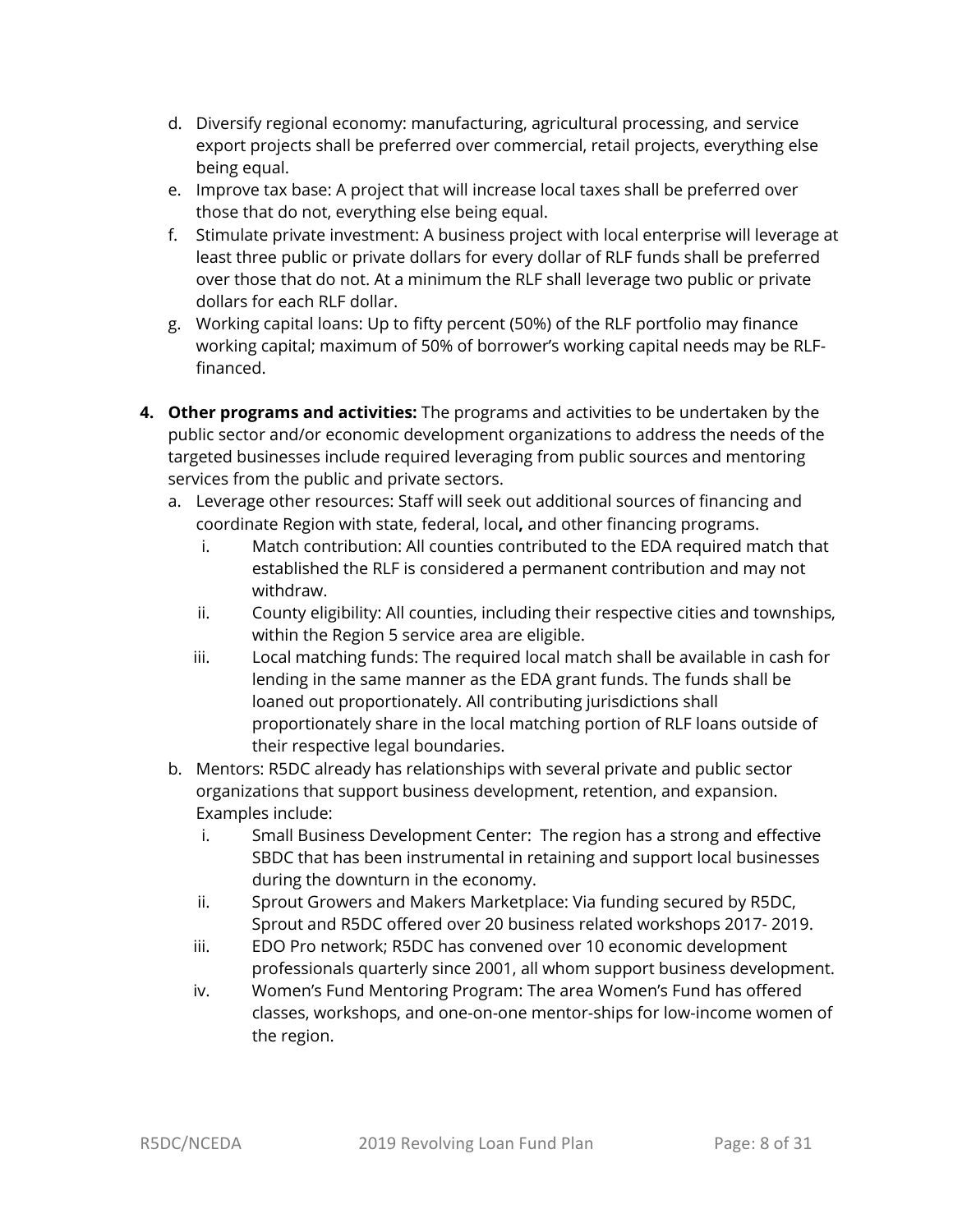## **C. FINANCING STRATEGY**

The counties eligible to receive lending from the NCEDA RLF are Crow Wing, Cass, Morrison, Todd and Wadena in central Minnesota.

- **1. Financing needs:** Both existing business in all sectors and entrepreneurs have traditionally had a difficult time obtaining sufficient financing from local banks and credit unions in the region. There are two key reasons for this lack of financing for business development. First, most of the region's lending institutions are small with limited assets. Second, agriculture lending has historically been the focus of the region's lenders because of the area's large agriculture base. As a result, business lending has been and continues to be a small part of the portfolios for the region's lending institutions.
- **2. Local capital market:** Due to these limiting factors for accessing private financing, public financing is a vital tool for business development in the region. RLF financing will be used to fill financing gaps and be accessed when credit is otherwise not available. The RLF will try to partner with other public and private sources of funds whenever possible to fill financing gaps. Other gap financing sources that may be accessed include, **but are not limited to**:
	- a. Public and Private Funding sources.
	- b. Federal: USDA Rural Development.
	- c. State: Minnesota Department of Employment and Economic Development (MN DEED).
	- d. Local: Initiative Foundation, County & City RLF's, Utility RLF's, SBA lenders.
- **3. RLF financing niche:** The RLF financing niche will be to provide gap financing to businesses that fulfill one or more objectives of the RLF's business development strategy. To fulfill the RLF's goal and objectives stated herein the RLF may take guidance from the following financing impact factors:
	- a. The RLF should be market based. RLF investments should capitalize on the region's unique assets and strengths when possible to build comparative advantages for future business investment.
	- b. The RLF financing strategy should be proactive in nature and scope. RLF investments should attempt when possible to support and advance innovation and increased productivity. The RLF should attempt to enhance the region's success in achieving a high and rising standard of living.
	- c. The RLF looks beyond the immediate economic horizon, anticipates economic changes and diversifies the local and regional economy. The RLF investments should attempt to be part of an overarching, long-term regional strategy that includes expanding existing industry and developing emerging, new industry. Investments should try to create conditions for sustained productivity.
	- d. RLF investments maximize the attraction of private sector investment that would not otherwise come to fruition absent RLF investment. The RLF should try to serve as a unique public sector source of capital to assist distressed communities that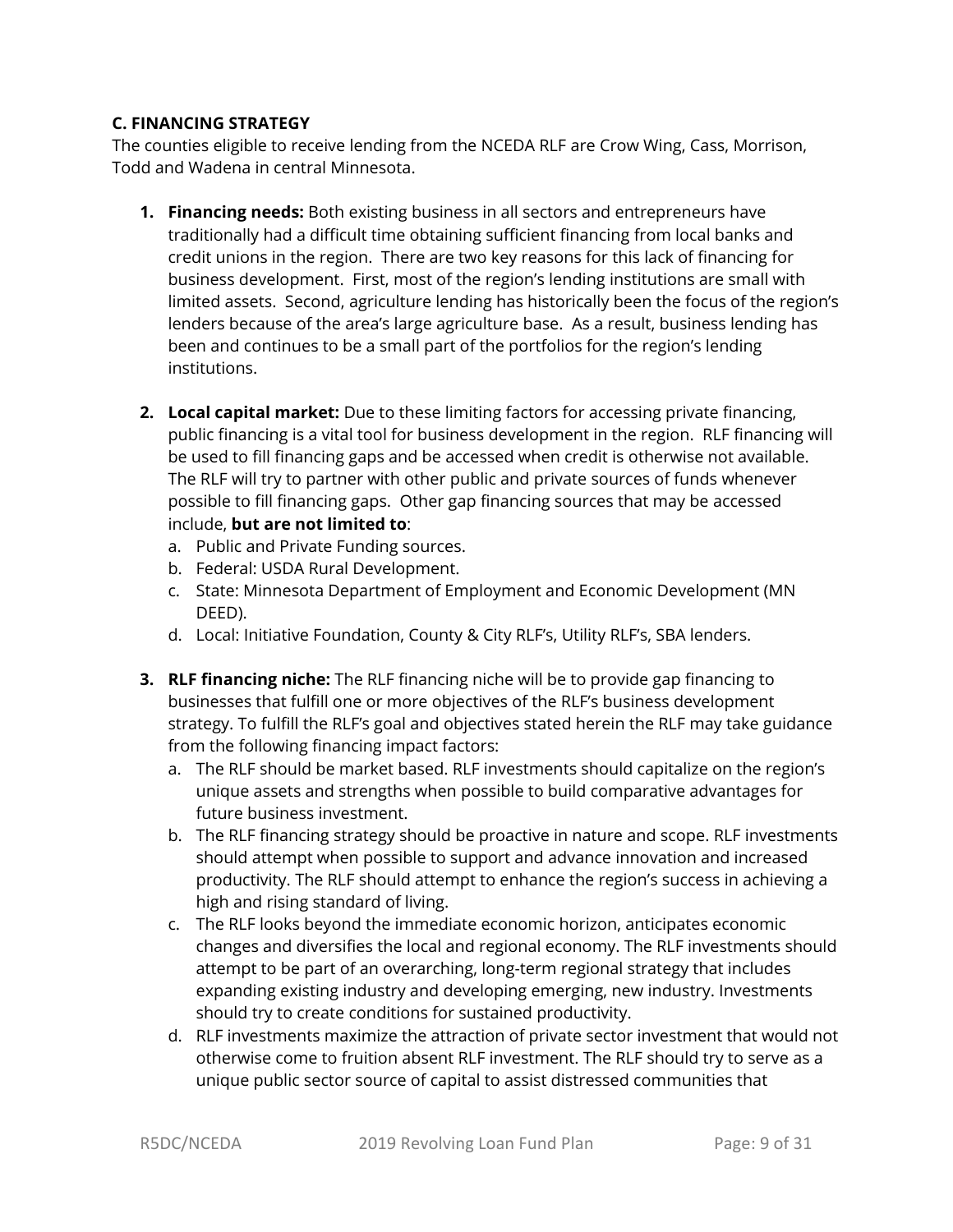otherwise would be at a competitive disadvantage in attracting the private capital investment.

e. RLF investments should have a high probability of success.

## **D. FINANCING POLICIES**

RLF loans may be made to qualifying businesses for working capital, equipment and machinery and real property acquisition. It is NCEDA's policy to weigh start-up or expansion funding requests on an equal basis. The only factor that limits the number of loans that can be made is the availability of funds. The Loan Committee shall take guidance from the following points in its implementation of the RLF:

- **1. Eligible land area:** Region Five consists of Cass, Crow Wing, Morrison, Todd and Wadena counties, other eligible lending areas may be added in the future with EDA's prior written approval.
- **2. Allowable borrowers:** Non-profit and for profit are eligible to apply. Businesses can be start-up or expansion; preference is given to those sectors identified in the CEDS.
- **3. Allowable lending activities:** The allowable and prohibited uses of RLF capital follow.
	- a. Allowable loans: Loans that are allowed include specifications regarding working capital and fixed assets:
		- i. Working capital: Working capital loans are limited to no more than fifty percent (50%) of the RLF portfolio. However, the RLF Board will be encouraged to limit the portion of such loans to approximately 33% of the RLF portfolio. Priority will be given to manufacturing projects.
		- ii. Fixed assets: The financing of equipment and machinery with short useful lives of one to fifteen years and real estate with income generating potential of up to thirty years are eligible activities.
	- b. Prohibited loans: Prohibited uses of RLF capital include:
		- i. General: RLF Capital shall be used for the purpose of making RLF loans that are consistent with an RLF Plan or such other purposes approved by EDA. To ensure that RLF funds are used as intended, each loan agreement must clearly state the purpose of each loan.
		- ii. Restrictions on use of RLF Capital. RLF Capital shall not be used to:

(a) Acquire an equity position in a private business,

(b) Subsidize interest payments on an existing RLF loan,

(c) Provide for borrowers' required equity contributions under other Federal Agencies' loan programs,

(d) Enable borrowers to acquire an interest in a business either through the purchase of stock or through the acquisition of assets, unless sufficient justification is provided in the loan documentation,

(e) Sufficient justification may include acquiring a business to save it from imminent closure or to acquire a business to facilitate a significant expansion or increase in investment with a significant increase in jobs,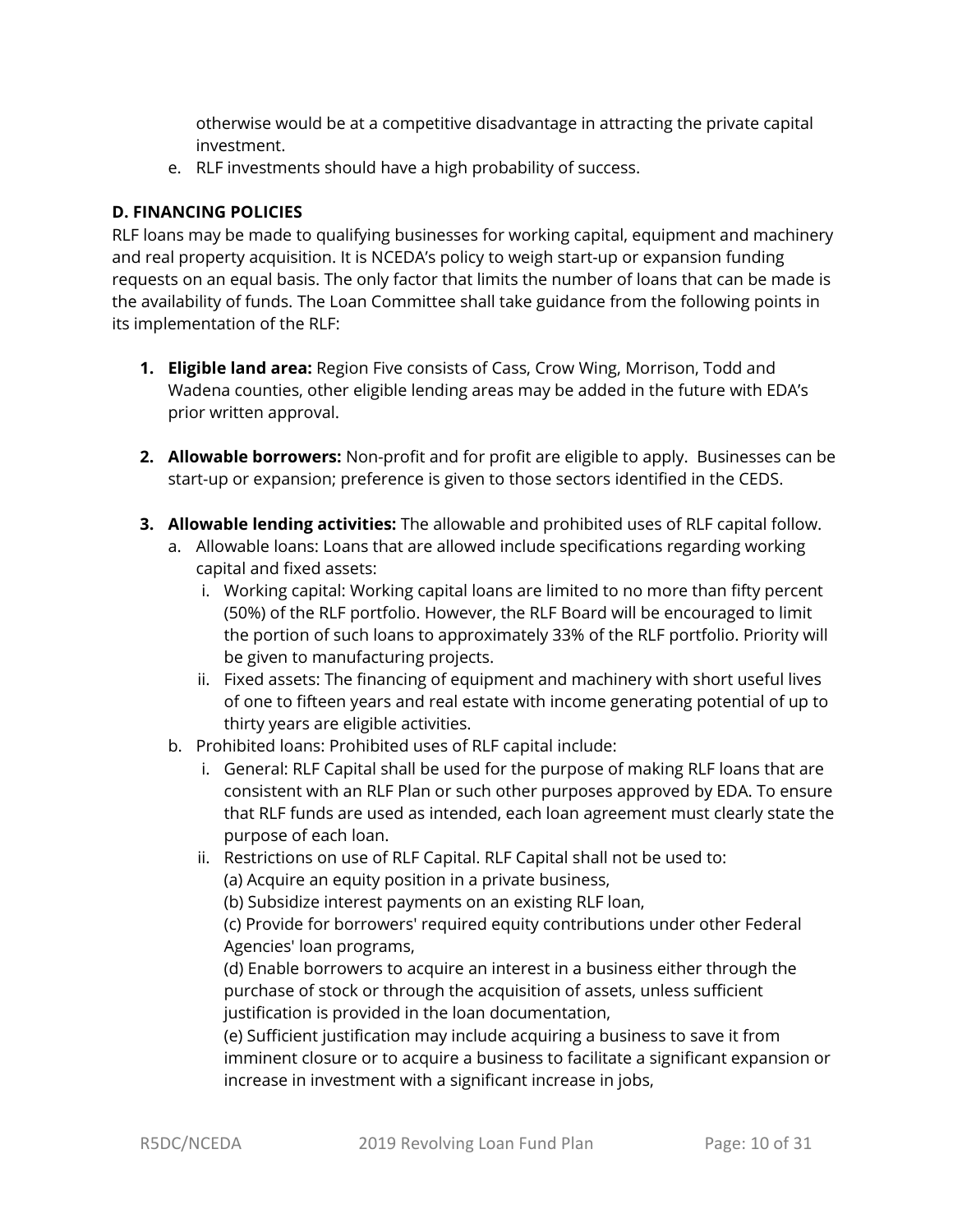(f) The potential economic benefits must be clearly consistent with the strategic objectives of the RLF,

(g) Provide RLF loans to a borrower for the purpose of investing in interestbearing accounts, certificates of deposit or any investment unrelated to the RLF, or

(h) Refinance existing debt.

**4. Loan size:** The Fund will make loans from a minimum of \$5,000 up to \$100,000. Loans above this threshold up to 25% of the value of the fund may be made available on a case-by-case basis. Based on past performance of the revolving loan fund, most of the loans should be in the middle of the range, averaging \$50,000.

## **5. Interest rates:** The general rule and exceptions are these:

- a. General rule: An RLF NCEDA may make loans to eligible borrowers at interest rates and under conditions determined by the RLF to be appropriate in achieving the goals of the RLF. The minimum interest rate an RLF borrower may be charged is four (4) percentage points below the lesser of the current money center prime interest rate quoted in the Wall Street Journal, or the maximum interest rate allowed under State law. In no event shall the interest rate be less than the lower of four (4) percent or 75 percent of the prime interest rate listed in the Wall Street Journal.
- b. Exception: Should the prime interest rate listed in the Wall Street Journal exceed fourteen (14) percent, the minimum RLF interest rate is not required to be raised above ten (10) percent if doing so compromises the ability of NCEDA to implement its financing strategy. The RLF will operate with fixed interest rate schedules which shall be negotiated between the Loan Committee and the borrower after taking into account interest rates prevailing in the local commercial market, the term of the loan request, and the financial projections for the project. The Loan Committee will consider an interest rate in line with the business's internal rate of return. Interest rates will generally be below local financial institutions short-term rates.
- **6. Terms:** The term selected will depend on the projected income-generating stream of the assets to be financed and on the forecasted cash flow of the project. The experience of other RLF's reveals that terms vary from four to ten years with an average of seven years. In all cases, the term will match the useful life of the assets except for working capital, which shall have a maximum term of three (3) years. Fixed assets including real estate shall have a maximum term of Thirty (30) years, usually with a five (5) year balloon. The maturing loan may be renewed or extended if loan conditions/projections have been met and private financing cannot be obtained at reasonable terms.

Special financing techniques: The Fund reserves for itself the ability to employ the following financing techniques, as determined by the Loan Committee:

- a. Deferred principal payments;
- b. Subordinated position in cases that involve primary lending institutions;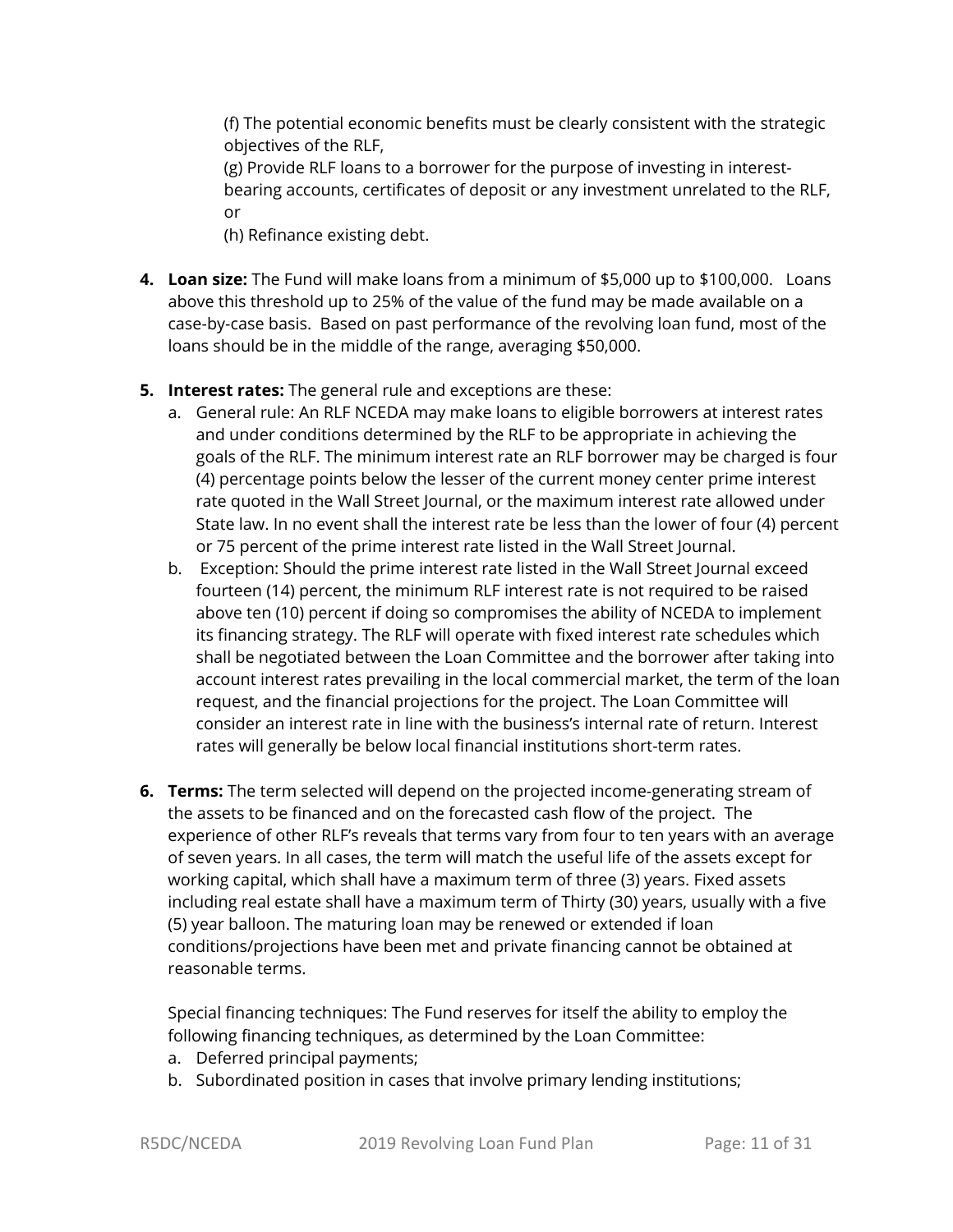- c. Scheduled balloon payments, e.g., a fixed asset loan amortized over ten years with a five-year balloon payment.
- **7. Fees:** A loan origination fee shall be charged at the time of closing. Filing fees and attorney costs, if applicable, will also be added**.**
- **8. Equity & collateral:** The Loan Committee will require a minimum borrower equity contribution of ten (10) percent of the total project cost. In kind equity will be allowed however to permit greater flexibility. The Loan Committee shall make no unsecured loans. Any asset shall collateralize working capital and any possible security positions deemed appropriate by the Loan Committee. For example, it may accept unconventional forms of security of collateral such as personal guarantees, assignments of contracts for deed, or other creditor's interest in property, and subordinate positions to other private financing**.**
- **9. Moratoria:** General Policies for Restructuring or Modifying Terms of RLF Loans The Loan Committee may extend the terms of a loan through a moratorium on principal payments up to six months upon borrower request if circumstances warrant such action. In addition, the Loan Committee may choose to include a call clause that would allow the Fund to withdraw its funds ahead of schedule from successful firms that have the called-for repayment ability. The calling of a loan under such circumstances will not take place until a review has made by the Loan Committee of the ability of the borrower to repay early the amount of the loan outstanding. Such reviews may be stipulated in the loan agreement and may take place periodically (e.g. every five years) or at the discretion of the Loan Committee. The Loan Committee will not begin an unscheduled review without the prior knowledge of the borrower. This mechanism gives the Fund added flexibility in managing its portfolio so as to achieve the most wide-spread and rapid impact over time, by shifting its resources from borrowers that no longer require them to firms that qualify for Fund assistance.

**Loan Guarantees** – The Fund will not, under any circumstances, generate loan guarantees.

- **10. Start-ups:** Loans for start-ups (new businesses) versus loans for retention or expansion of an established business -- are waited equally and the policies are the same.
- **11. Working capital:** Loans are limited to no more than fifty percent (50%) of the RLF portfolio. However, the RLF Board will be encouraged to limit the portion of such loans to approximately 33% of the RLF portfolio. Priority will be given to manufacturing projects. The maximum term for working capital loans will be three (3) years.

**Use of the RLF with other loan programs**: The use of RLF resources in conjunction with any other loan program where it is permissible under the other programs' policies and where the use of the RLF is considered appropriate and necessary by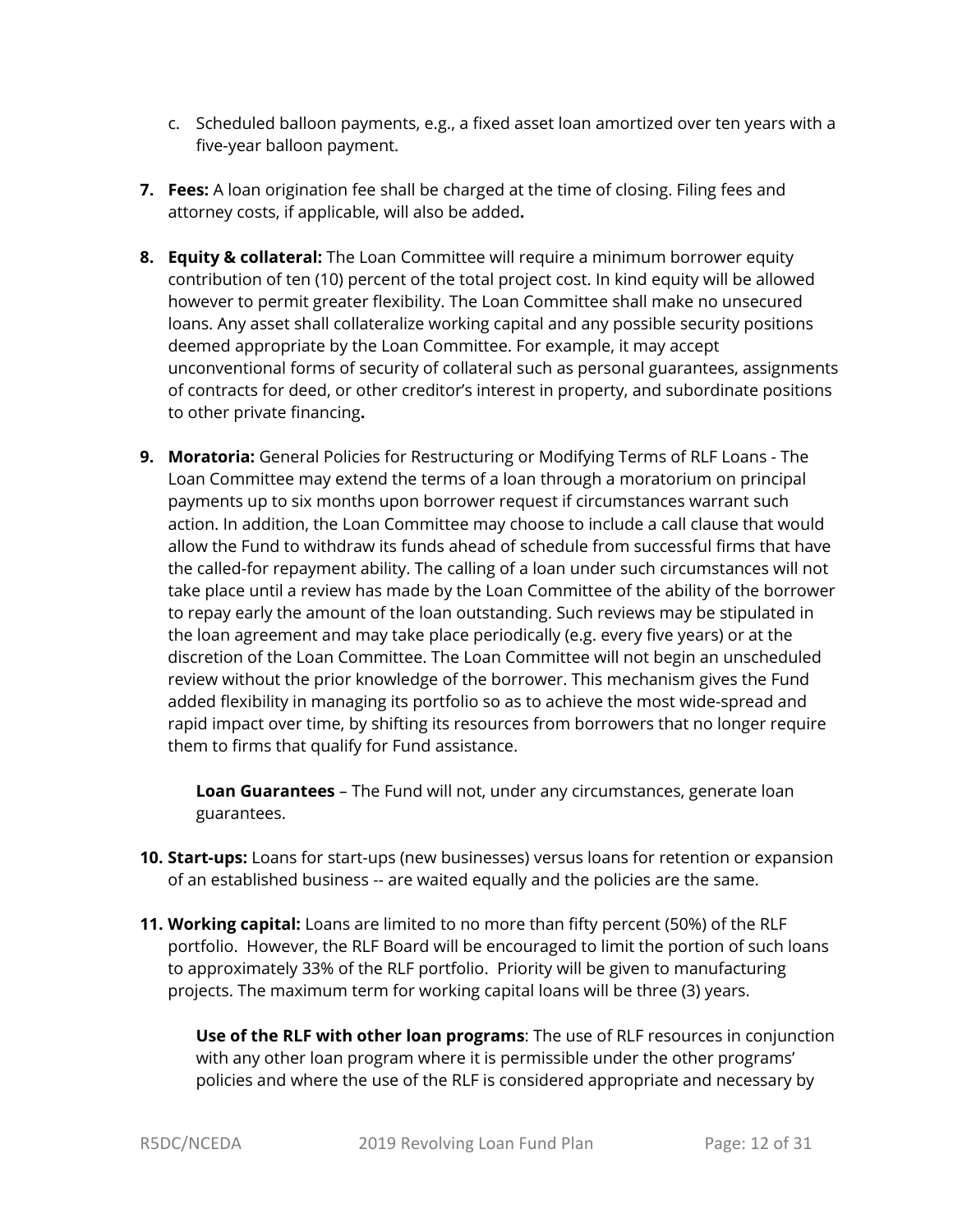the Loan Committee is encouraged; however, EDA RLF requirements will be adhered to in all circumstances.

- **12. Credit not otherwise available:** The RLF will normally require documentation from outside sources which may include lender denial letters or other documentation, as appropriate, to support the claim that the RLF is not substituting for private capital.
- **13. Other considerations:** The Fund will document compliance in each borrower's loan file through loan developer's written analysis and recommendation and other appropriate means, including but not limited to lender turn--down letters and/or written responses to borrower's request, to sufficiently evidence that credit is not available on terms and conditions that would permit the project to be completed or successfully operated unless RLF funding is included in the overall financing package**.** 
	- a. Technical and management assistance: Pre-application loan structuring assistance will be provided to businesses and prospects by the Fund. The Region Five Economic Development staff provides loan packaging assistance and related business consulting advice. The Small Business Development Centers (SBDC) aids in marketing, management, and financial analysis. This SBDC network also conducts ongoing seminars on various aspects of business problems.

Post-closing assistance will be given to meet businesses continuing needs. The intent of this ongoing relationship is geared to prevent loan delinquencies by helping the firm identify and correct problems early. The use of interest earnings from the RLF for expenses incurred in such activity will help to prevent losses from the Fund.

Borrowers must make a reasonable effort, as a condition of receiving RLF financing, to ensure that the Fund Loan Committee understands to its satisfaction their business operations. Borrowers should inform the RLF administration of any existing or potential business problems and follow to the best of their ability the advice and direction given.

b. Loan packaging and referral services: To meet the financial needs of businesses and developers, the RLF shall be coordinated with available public/private financing sources. Both the Region Five Economic Development staff and Business Development Specialists such as local development corporations, SBDC's, DEED, Initiative Foundation loan developers, municipals, economic development professionals and other qualified loan development practitioners will help to put deals together.

## **E. PORTFOLIO STANDARDS AND TARGETS**

To assure that the RLF meets the objectives spelled out above, the Fund has set standards for the loan portfolio. The RLF Loan Committee in its review and prioritization of applications uses these standards.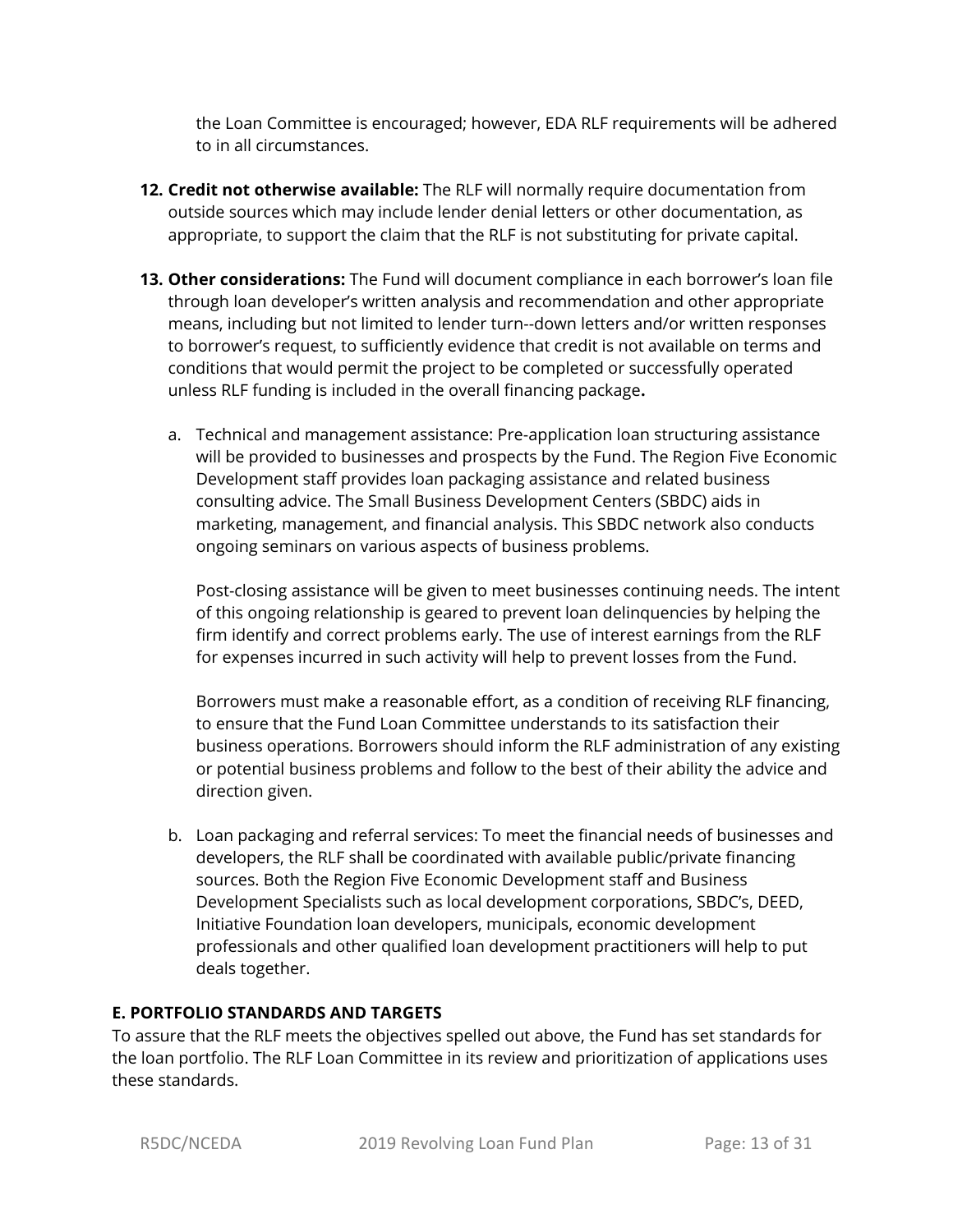**1. Target percentage:** No more than 30% of the total RLF will go to working capital; otherwise, there are no targeted percentages for RLF investments based on the categories of land use, business status, fixed asset loans. The loans awarded depend on the quality of the loan application and the degree to which they create jobs within the targeted sectors.

## **2. Private sector leverage:**

- a. Requirements: The following portfolio standards are EDA requirements and will be used by the Loan Board to measure the performance of the RLF, prioritize applications and fulfill the EDA RLF objectives. RLF loans must leverage private investment of at least two dollars for every one-dollar of such RLF loans. This leveraging requirement applies to the RLF portfolio as a whole rather than to individual loans and is effective for the duration of the RLF's operation. To be classified as leveraged, private investment must be made within twelve (12) months of approval of an RLF loan, as part of the same business development project, and may include:
	- i. Capital invested by the borrower or others;
	- ii. Financing from private entities; or
	- iii. The non-guaranteed portions and ninety (90) percent of the guaranteed portions of the U.S. Small Business Administration's 7(A) loans and 504 debenture loans.
	- iv. Private investments shall not include accrued equity in a borrower's assets.
- b. Guidelines: The following standards are meant as guidelines, not as absolute requirements of the Fund. The NCEDA Loan Board will apply these standards to implementation and performance of the RLF loans, balancing job creation and leveraged investment against the risk of default and the strength of security.
	- i. Retail: Retail type business loans will not exceed 30 percent of the RLF capital portfolio.
	- ii. Working Capital: Working capital loans shall not exceed 50 percent of the RLF capital portfolio.
	- iii. Participation Rates: The suggested RLF participation rate for projects is up to 50 percent of the total project costs. EDA recommends 2:1 leveraging; however, a strong application could be lent 100% of the project. EDA does not have statute that requires a participation rate. The TOTAL RLF pool must have a 2:1 leveraged position.
	- iv. Eligibility: For-profit and non-profit are eligible borrowers. The applicant must meet job creation guidelines. Firm commitment from the borrower to create jobs is mandatory.
- **3. Job cost ratio:** A goal of one job created or retained for every \$20,000 of RLF dollars loaned for the loan portfolio overall. In some cases, and at the discretion of the loan board, that amount may be adjusted upward to accommodate loan requests from the targeted employment sectors. Job retention results from loans to existing firms in the eligible lending area where these jobs would be lost to the local economy if not for the RLF.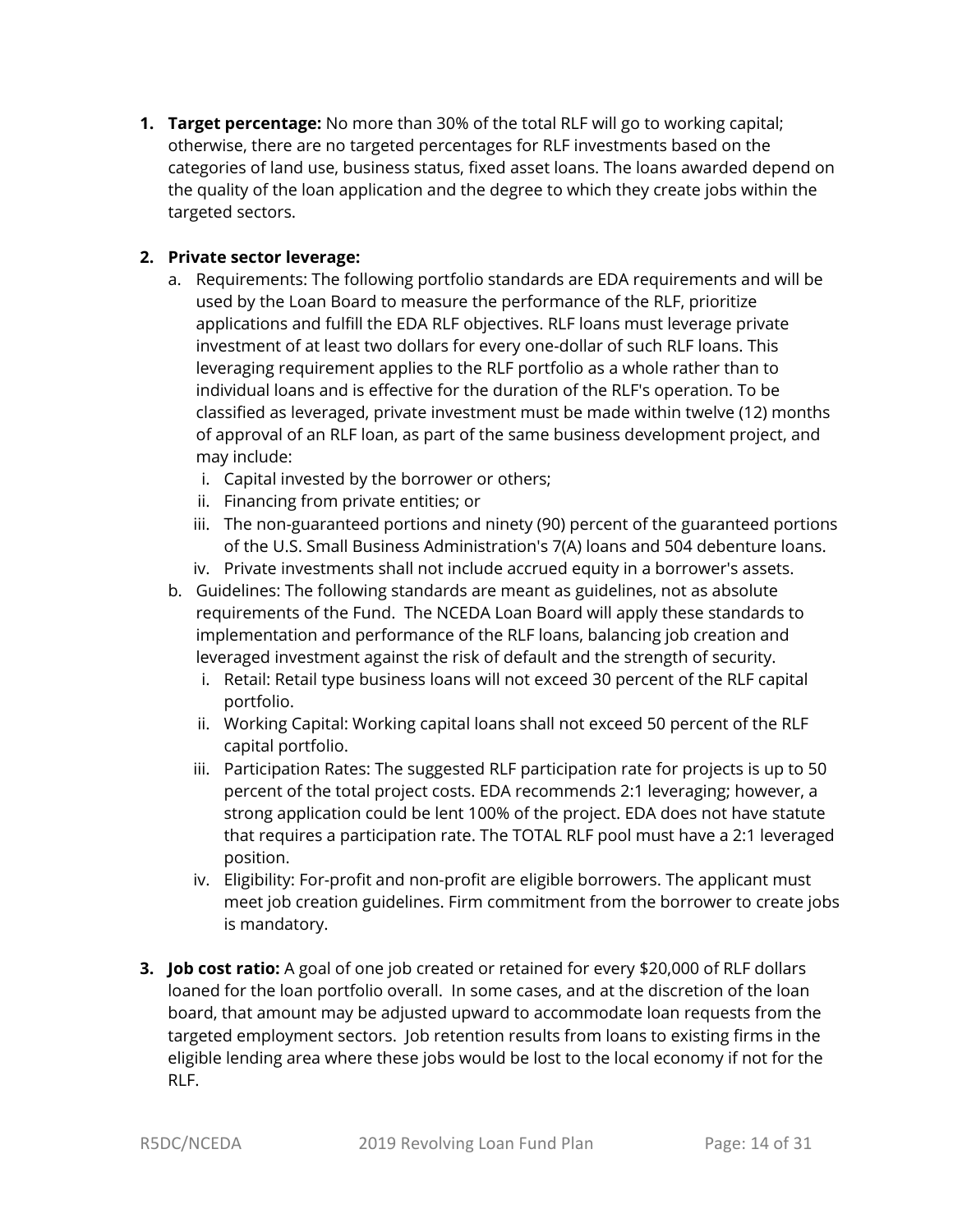## **F. RLF LOAN SELECTION CRITERIA**

Each application must demonstrate that financing is not otherwise available on terms or conditions that would permit completion and/or the successful operation or accomplishment of the project activities to be financed. The primary evidence for this will be the analysis provided in the credit memo supported by outside documentation, for example, a decline letter from lender.

Priority in processing loan applications will be given to applications that further the targeting of RLF funds as outlined in Section D above. Loan applications will be considered for processing, if:

- 1. Staff can demonstrate credit worthiness based upon the financing polices of this plan.
- 2. The project is consistent with the business development strategy.
- 3. The loan will meet program goals to facilitate in the creation of higher paying, higher skilled, private sector jobs diversify and strengthen the economy, and stimulate private investment. Priority will be given to those projects that provide the highest economic benefit.
- 4. The loan is consistent with the goal of maintaining a diversified portfolio.
- 5. A processing fee of \$100 is paid at the time the application submitted.
- 6. All requested documentation has been submitted.
- 7. Owner is injecting equity of at least 10% into project

In addition to traditional financing not being available, other criteria will be used in evaluating projects. Projects that diversify the regional economy provide income levels above the minimum wage, improve the local tax base, and benefit minorities including women and the unemployed and underemployed shall be given priority. Sectors targeted in the CEDS will have preference. *See Addendum IV.*

## **G. PERFORMANCE ASSESSMENT PROCESS**

Performance of the RLF will include evaluation of the RLF and reviewing and updating the RLF Plan as needed:

- **1. Evaluation:** To ensure the RLF is meeting the objectives set out in the plan, an annual evaluation will be performed by Region Five staff, or by persons appointed by the Chairman of the Board. This evaluation will compare the actual performance in terms of the number and types of loans, number and types of jobs created or maintained, and other indicators with specific criteria for each area. After evaluating the performance of the RLF, staff will recommend to the Region Five Commission any necessary modifications it sees necessary to meet the financing needs of businesses in the region.
- **2. Reviewing and updating RLF Plan:** The portfolio goals will be monitored at the time of the annual report to EDA. If targets are out of line or a trend is noticed in this direction, these trends will be analyzed to determine if any modifications to the Plan and/or portfolio are required. This will be accomplished by utilizing the current database software that is utilized to generate the EDA report.

The EDA Administrative Plan will be reviewed annually as part of the annual certification. Changes will be made to the plan as deemed appropriate to ensure the plan is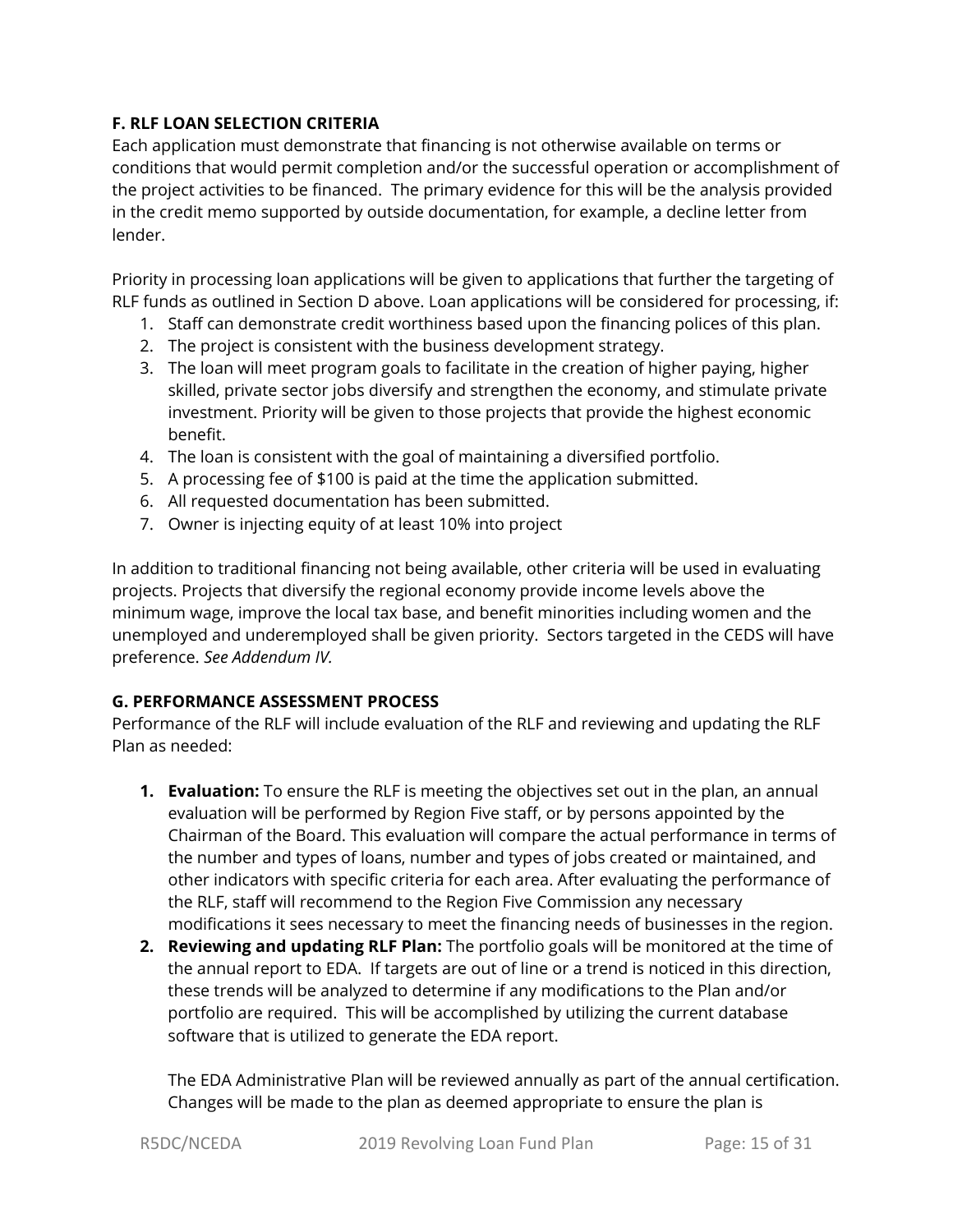consistent with the area's current economic development strategy and that the RLF is being operated in accordance with policies and procedures contained in the approved plan. As required by EDA, the RLF will be reviewed and updated every five (5) years.

# **PART II: REVOLVING LOAN FUND OPERATIONAL PROCEDURES**

#### **A. ORGANIZATION STRUCTURE**

The organization structure including critical operational functions, loan administration board and how conflict of interest is handled follow:

- **1. Critical operational functions:** The marketing of the RLF, assistance and advisory services, environmental review, loan processing, loan monitoring, loan closing, and organizational administration are summarized below. More detailed discussions on each topic are included in subsequent sections.
	- a. Marketing the RLF: The RLF will be publicized throughout the region so that businesses most in need of assistance are aware of the program and have access to the funds. Widely disseminated information about the RLF serves the recruitment and marketing effort, the civil rights requirements, and the goal of finding the best applicants under the criteria. The recruitment program will offer the RLF to applicants in a manner that is fair and nondiscriminatory. The RLF shall explore alternative marketing strategies, such as, direct or targeted marketing. Press releases and other free marketing strategies will be used.
	- b. Business assistance and advisory services to prospective and actual borrowers: Throughout this plan the assistance and advisory services are described (*See B. LOAN PROCESSING PROCEDURES C. LOAN CLOSING AND DISBURSEMENT PROCEDURES, AND D. LOAN SERVICING PROCEDURES. Pages 20 to 29 for greater detail).* In summary, the loan selection process begins when a loan applicant contacts the loan developer to discuss his/her proposal, the loan developer will connect the applicant with appropriate resources, if needed, such as SBDC, Women's Fund Mentoring Program, and R5DC Business Retention & Expansion certified staff.
	- c. Environmental review: The environmental review is discussed in detail under B. LOAN PROCESSING PROCEDURES, 3. Environmental Review (*See Pages 21 to 22).* The RLF Administrator, with the assistance of appropriate staff, will work with potential borrowers to assess the significance of all environmental impacts of activities to be financed in compliance with guidelines and standards contained in the: National Environmental Policy Act of 1969, the U.S. Department of the Interior; Fish and Wildlife Services Wet Land Standards; FEMA Flood Insurance Rate Maps; State Historic Preservation Officer (SHPO); and EPA 40 CFR 300 Hazardous materials guidelines.
	- d. Loan processing, loan closing, and loan servicing: The loan processing procedures are described in detail under B. LOAN PROCESSING PROCEDURES, C. LOAN CLOSING AND DISTBURSEMENT PROCEDURES, and D. LOAN SERVICING PROCEDURES (*See Pages 20 to 29).* In summary the RLF Administrator and Loan Developer work with the applicant to prepare the items required by the RLF loan application. The Loan Developer prepares loan write-ups and distributes them to the Loan Committee.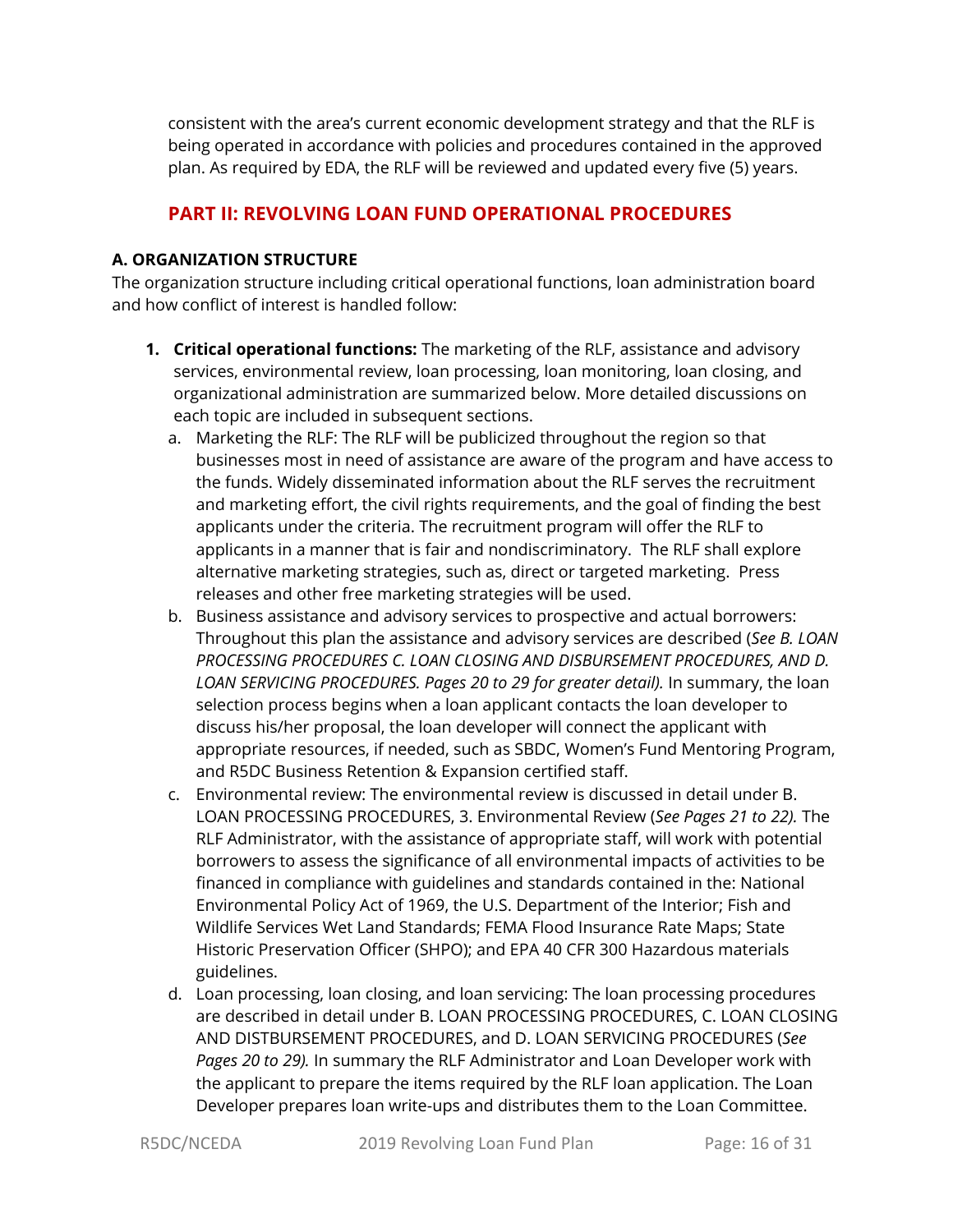The Loan Committee makes the final decision (by majority vote) to approve or disapprove the loan. The RLF Administrator and Loan Developer are responsible for servicing and closing the loan.

e. Organizational administration: EDA RLF Grant recipient: The R5DC will serve as the grant recipient and administrator for the RLF and will operate consistently with "Prudent Lending Practices" as defined in 13CFR 307.8.

RLF Corporate Board: The R5DC will administer the RLF by utilizing the North Central Economic Development Association, Inc., (NCEDA RLF) a separate, nonprofit corporation. The recipient is a co-recipient of Federal EDA funding; the responsibilities for each entity are outlined in the Lead Agent Agreement. Region Five Development Commission will take the lead agency position and their decisions will govern the RLF. The recipient's duties in administering the RLF remain the same.

The nonprofit corporation functions within the eligible lending area of Cass, Crow Wing, Morrison, Todd and Wadena Counties. Membership of the Corporate Board shall consist of three representatives from the five participating counties and from those members a chair and one representative from each county will comprise the Board of Directors. The Corporate Board meets semi-annually, a chairperson and loan board members are elected for a term of one year. The Corporate Board will also set RLF policies, review the activities of the RLF and certify the RLF Plan. The recipient RLF operates under a set of by-laws (*See Addendum II*), operational procedures and this RLF Plan that dictates the functions of the Corporate Board and Loan Board. The Loan Developer will meet with and provide an orientation packet to each new member prior to their first meeting. All members of the NCEDA Full Corp are required to sign a "receipt and acknowledgement of RLF operational procedures" as a condition of NCEDA membership. Please refer to *Addendum I* for a chart of the organizational structure.

RLF management: Administrative and management functions of the RLF are carried out by R5DC staff. The recipient RLF has a contract with the R5DC to provide administrative functions and service for the RLF. R5DC makes all staffing decisions concerning the administration and management of the fund. For matters requiring legal counsel, the RLF may contract with an attorney.

The Region Five Development Commission oversees the NCEDA Loan Board and RLF Portfolio and has full authorization to rescind a NCEDA loan board decision if deemed necessary to preserve the integrity of the fund. The administrative contract/management agreement is included in this document as *Addendum II*.

NCEDA maintains a separate bank account established for the RLF so that repayments and interest income are clearly identifiable and auditable. The EDA RLF portfolio and cash are clearly distinguishable from any other loan program. This includes both the EDA and local share portions of the RLF. NCEDA will ensure that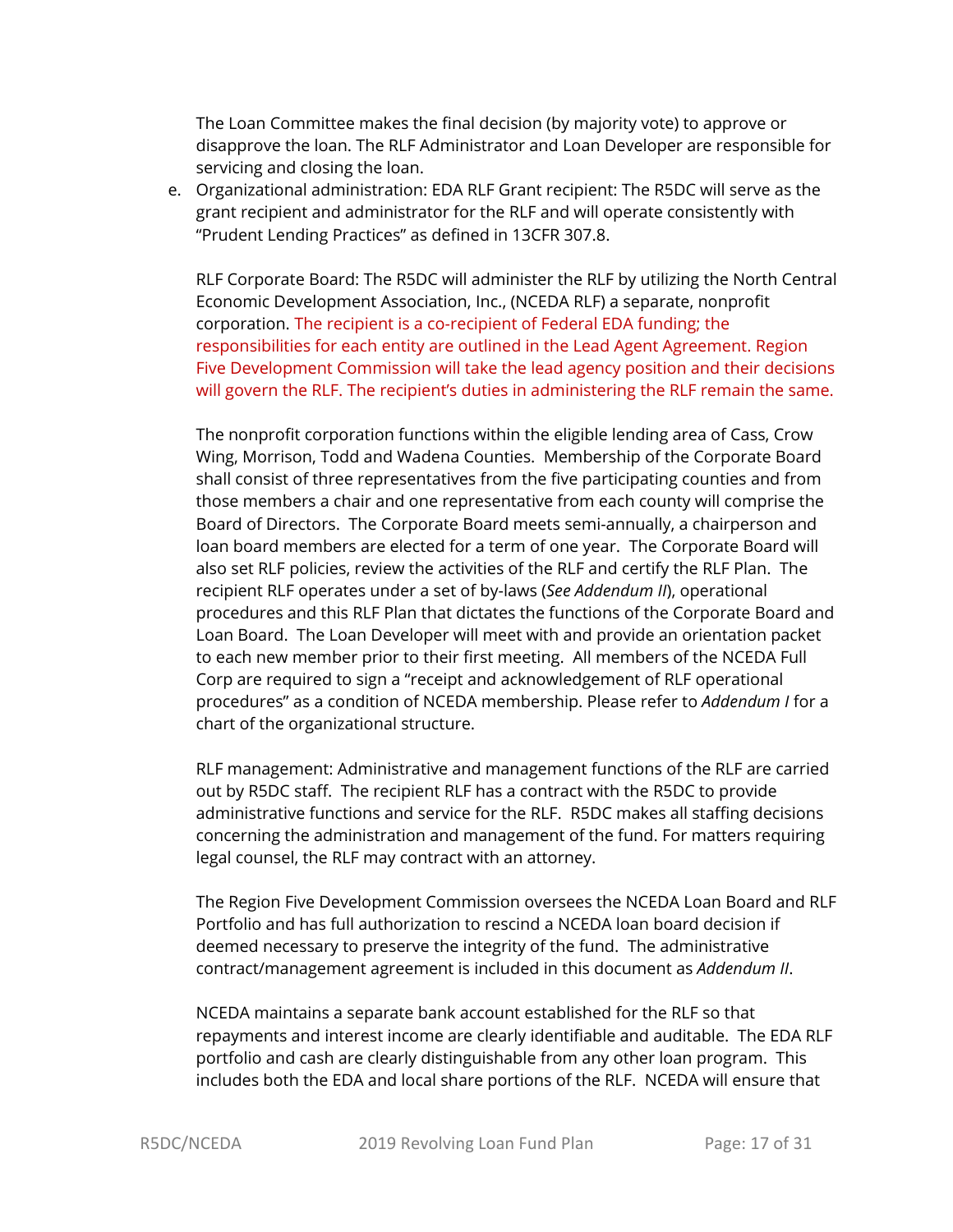the RLF is operating in accordance with Generally Accepted Accounting Principles (GAAP).

- **2. Loan administration board:** NCEDA RLF Board of Directors/Loan Board The NCEDA RLF Board of Directors also serves as, and may be referred to as, the Loan Board or Loan Committee.
	- a. Size: There are six members of the Loan Board including the chairperson. Members of the Loan Board, including the Chairperson, shall be nominated by the Full Corporation consisting of the fifteen appointed members and confirmed by the Region Five Commission. The president/chair of the Loan Board shall be a nonvoting member except in cases of a tie vote. The Loan Board shall have at least one voting member from each of the five participating counties.
	- b. Composition: The Loan Board's composition to the extent possible will have equal representation by women and minorities in its membership.
	- c. Occupational requirements: Loan Board members are encouraged to be from a business, accounting, education, financial, or economic development background.
	- d. Membership terms: The term of each Loan Board member is three years and three consecutive terms (nine years) may be served.
	- e. Quorum requirements: A quorum of the Loan Board requires four members. The Loan Board is responsible for approving or denying all loan requests, all major loan modifications or waivers, loan foreclosure actions, recommending RLF loan policy and any other administrative items requiring Loan Board action that comes before the RLF.
- **3. Conflict of interest/code of conduct and ethics policy:** NCEDA Full Corp members and officers, staff, and outside staff shall not act on proposed loan packages by vote, date interpretation or other means of influence in which they have a personal, financial, or other interest which would provide them or their firm/business with a monetary gain. This does not refer to salaries, per diems, travel reimbursement and the like incurred in the normal course of Fund activities. Violation of this clause may result in action by Region Five Development Commission Board of Directors to terminate the membership or office of a Loan Board member or staff person. All NCEDA members annually sign a conflict of interest statement.
	- a. General. It is EDA's and the Department's policy to maintain the highest standards of conduct to prevent conflicts of interest in connection with the award of Investment Assistance or its use for reimbursement or payment of costs (e.g., procurement of goods or services) by or to NCEDA.

A conflict of interest generally exists when an Interested Party participates in a matter that has a direct and predictable effect on the Interested Party's personal or financial interests. A conflict may also exist where there is an appearance that an Interested Party's objectivity in performing his or her responsibilities under the Project is impaired. For example, an appearance of impairment of objectivity may result from an organizational conflict where, because of other activities or relationships with other persons or entities, an Interested Party is unable to render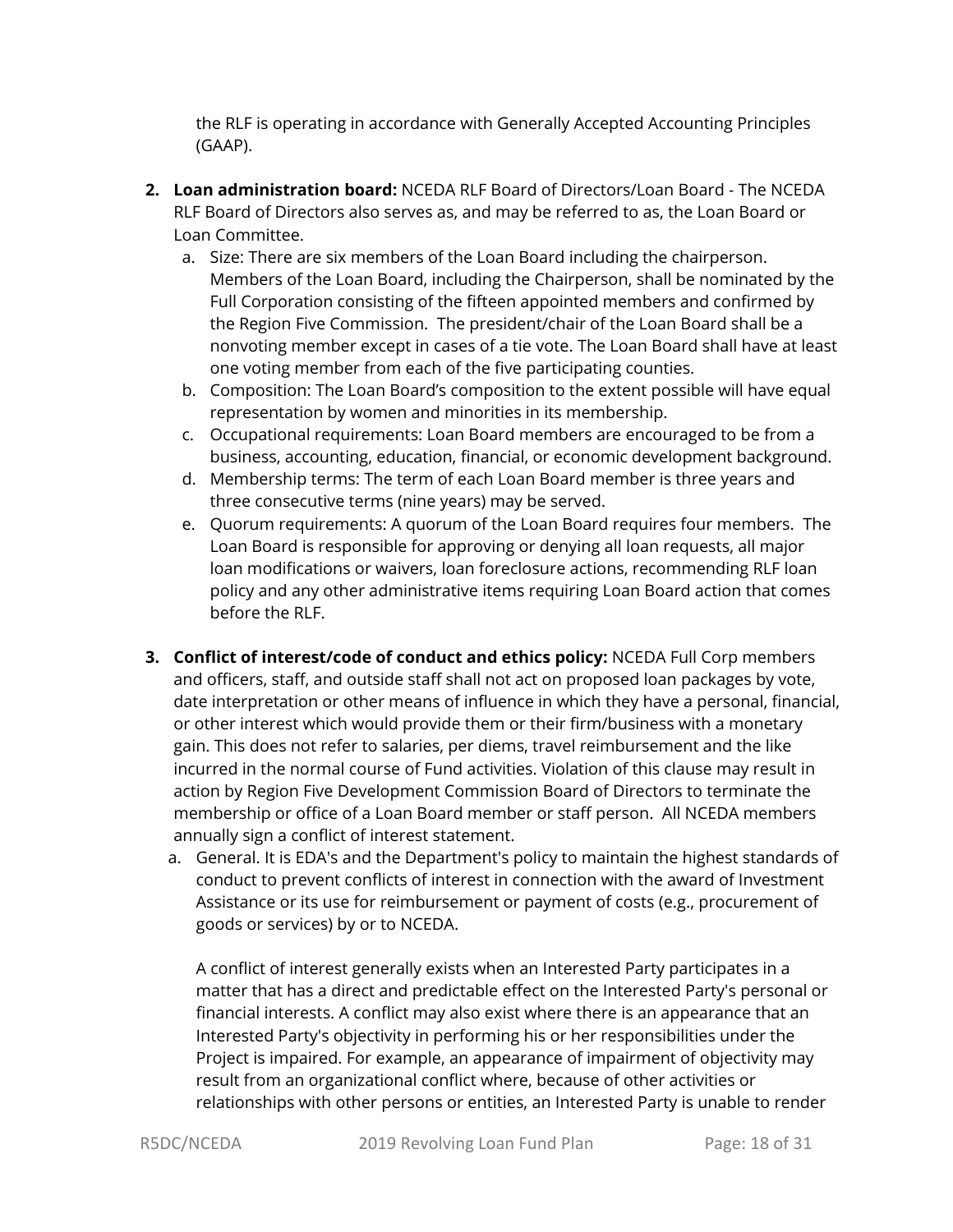impartial assistance, services or advice to the recipient, a participant in the Project or to the Federal government. Additionally, a conflict of interest may result from nonfinancial gain to an Interested Party, such as benefit to reputation or prestige in a professional field.

- b. Prohibition on direct or indirect financial or personal benefits.
	- i. Costs incurred in violation of any conflicts of interest rules contained in this chapter or in violation of any assurances by NCEDA may be denied reimbursement.
- c. Special rules for Revolving Loan Fund ("RLF") Grants. In addition to the rules set forth in this section:
	- i. No NCEDA member or employee shall disclose without proper authorization non-public information or records concerning any aspect of the operation of the NCEDA Corporation, nor shall he or she use such information to the advantage or benefit of himself or herself, or any other person. This confidentiality includes records maintained on borrowers and kept in a client file.
	- ii. Recognizing that NCEDA members are chosen from a broad range of fields, professions and interests renders difficult the limitation of external interests and activities. In so far as possible, members are generally enjoined to follow the standards of conduct that are outlined herein. Further, it is expected that Loan Board members will outline their potential conflicts of interest prior to assuming a seat on the Loan Board.
	- iii. No NCEDA member or outside entity may use his or her position to intimidate, coerce, persuade or otherwise influence any NCEDA decision/activity, fellow NCEDA Loan Board members or employees of R5DC. It is strictly prohibited to lobby for or against any loan application outside of the loan board meetings. "Lobbying" is defined as trying to influence the actions of NCEDA Board Members. Questions or concerns about loan presentations should be directed to R5DC staff.
	- iv. The Region Five Development Commission has an Ethics Review Committee. The committee as outlined in the Region Five Development Commission's Code of Conduct and Ethics Policy will review any questions concerning alleged or suspected infractions.
- d. Outside Staff Accountability: Any person(s) hired to provide professional services to the Fund who is not an employee of Region Five will be required to become familiar with this RLF Program Plan. He/she will also be required by terms of their contract to adhere to the objectives and intent of the Plan.

## **Conflicts of Interest.** (13 CFR § 300.3; 13 CFR § 302.17) **Definitions.**

**a)** An "Interested Party" is any officer, employee or member of the board of directors or other governing board of NCEDA, including any other parties that advise, approve, recommend or otherwise participate in the business decisions of NCEDA, such as agents, advisors, consultants, attorneys, accountants or shareholders. An Interested Party also includes the Interested Party's "Immediate Family" (defined as a person's spouse or partner in a domestic relationship, parents, grandparents, siblings,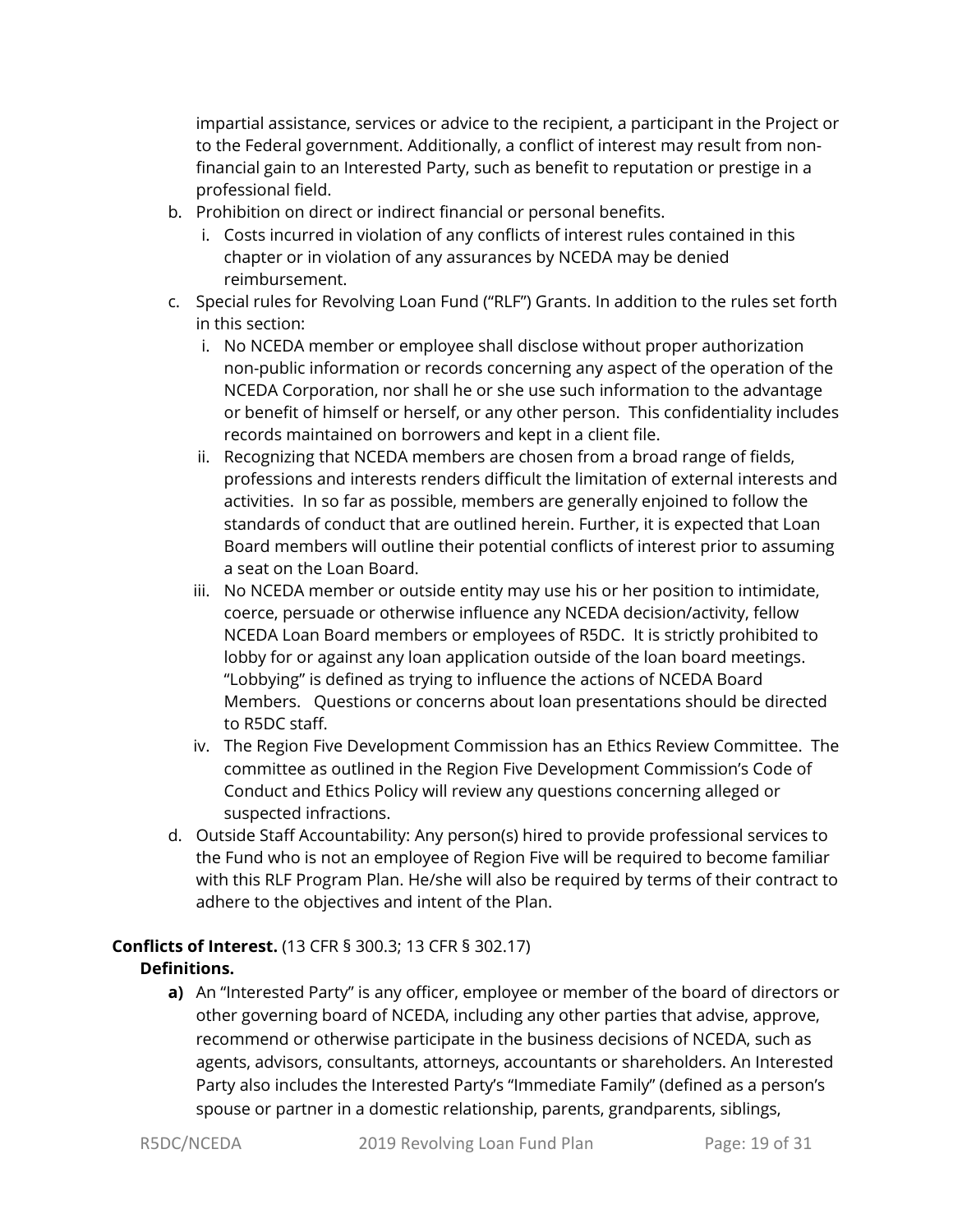children and grandchildren, but not distant relatives, such as cousins, unless the distant relative lives in the same household as the person) and other persons directly connected to the Interested Party by law or through a business arrangement.

- **b)** A conflict of interest generally exists when an Interested Party participates in a matter that has a direct and predictable effected on the Interested Party's personal or financial interests or there is an appearance that an Interested Party's objectivity in performing his or her responsibilities under the Project is impaired.
- **c)** An appearance of impairment of objectivity could result from an organizational conflict where, because of other activities or relationships with other persons or entities, a person is unable or potentially unable to render impartial assistance, services, or advice. It also could result from non-financial gain to the individual, such as benefit to reputation or prestige in a professional field.

#### **Conflicts of Interest Rules.**

NCEDA must adhere to EDA conflicts of interest rules set forth at 13 CFR § 302.17, including the following rules specific to RLFs:

- **a)** An Interested Party of NCEDA shall not receive, directly or indirectly, any personal or financial benefit resulting from the disbursement of RLF loans. A financial interest or benefit may include employment, stock ownership, a creditor or debtor relationship, or prospective employment with the organization selected or to be selected for a subaward.
- **b)** NCEDA shall not lend RLF funds to an Interested Party.
- **c)** Former board members of NCEDA and members of their Immediate Family shall not receive a loan from the RLF for a period of two years from the date that the board member last served on the board of directors.

#### **Duty to Disclose.**

NCEDA must, in a timely fashion, disclose to EDA in writing any actual or potential conflict of interest.

#### **Written Standard of Conduct.**

**a)** NCEDA maintains written standards of conduct to establish safeguards to prohibit employees from using their positions for a purpose that constitutes or presents the appearance of a personal or organizational conflict of interest or personal gain in the administration of this RLF Award.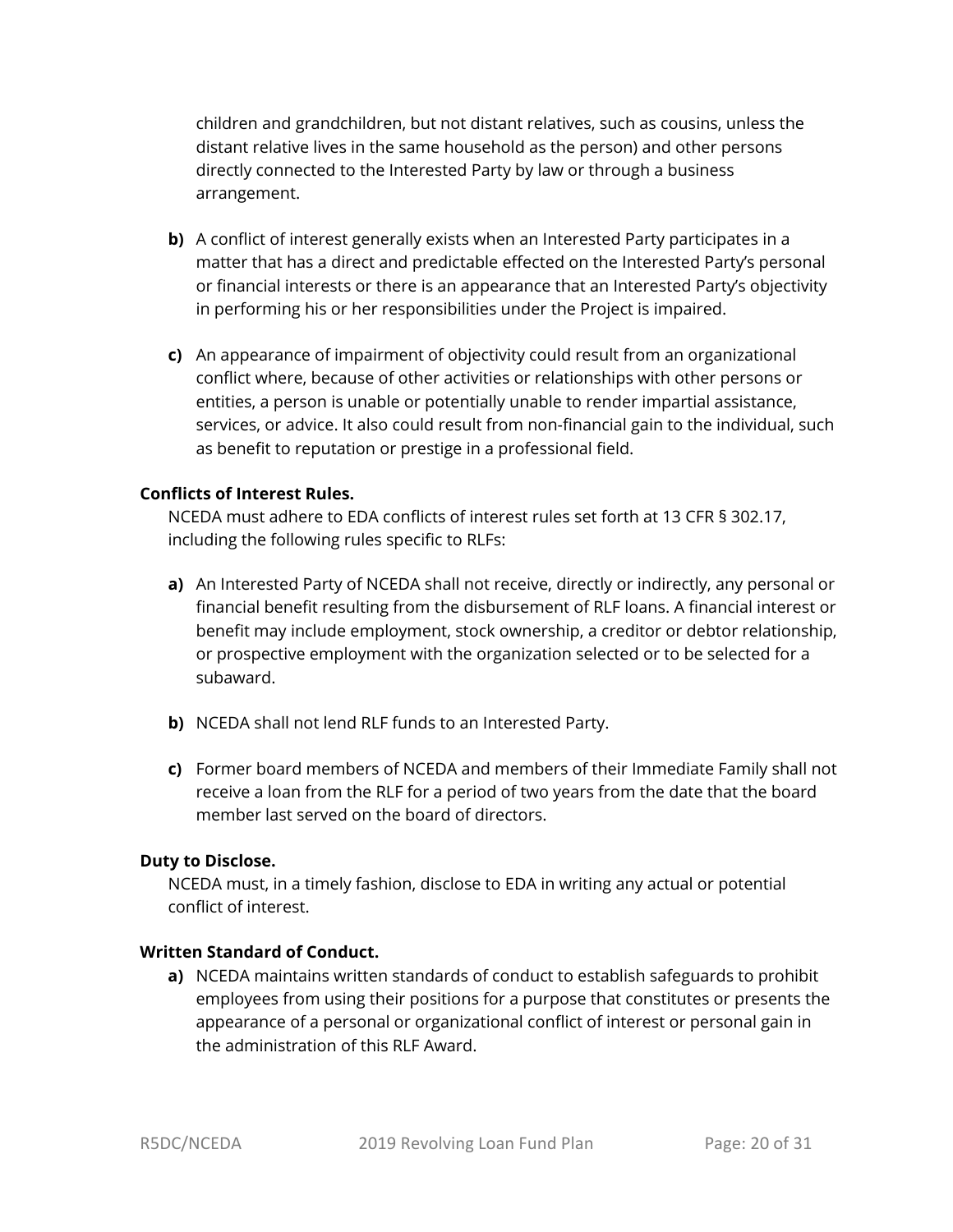**b)** NCEDA maintains written standards of conduct covering conflicts of interest and governing the performance of its employees engaged in the selection, award and administration of contracts. See Section K, Other EDA Requirements, Subsection 4., Codes of Conduct and Sub-Award, Contract and Subcontract Provisions, Subsection b), Competition and Codes of Conduct for Subawards.

#### **DOC Standard Terms and Conditions.**

NCEDA adheres to the requirements for conflicts of interest set forth at Part III of these RLF Standard Terms and Conditions, DOC Standard Terms and Conditions, Section F., Conflict of Interest, Code of Conduct and other Requirements Pertaining to DOC Financial Assistance Awards, Including Subawards and Procurements Actions, Subsection .01, Conflict of Interest and Code of Conduct.

#### **B. LOAN PROCESSING PROCEDURES**

- **1. Standard loan application requirements:** The following is a list of standard items required by RLF loan applicants. It should be noted that not all items will apply to each loan applicant. In certain situations, additional items not included on the following list may be required.
	- a. Complete and signed RLF loan application.
	- b. Business plan, or a summary of the business's history and a description of the proposed project for which financing is being requested.
	- c. Credit reports.
	- d. Financial projections/or past 3 years financial statements if an existing business.
	- e. Schedule of business debts.
	- f. Statement of collateral.
	- g. Personal financial statements: Current, dated, and signed personal financial statements on all principles with a significant financial interest in the business will be required. The Loan Board may require joint personal financial statements that show a spouse's assets and liabilities as well.
	- h. Primary lender letter: The letter from the primary lender should state the financial commitment of the institution to the project and why they are not able to finance the entire project. If the primary lender declines to participate, a denial letter or verbal rejection is needed for the applicant to seek NCEDA funding.
	- i. Affiliates: Description of any affiliates or subsidiaries of the business or principals requesting assistance, as well as balance sheets and income statements for the past two years on such.
	- j. Appraisals: An appraisal is needed only if RLF financing is being used to finance real estate.
	- k. Business filing verification and status.
	- l. Income tax statement: The most recent income tax statements for both the business and principal owner(s).
- **2. Credit and financial analysis:** Credit reports, appraisal reports, standard collateral requirements and standard equity requirements are specified as follows.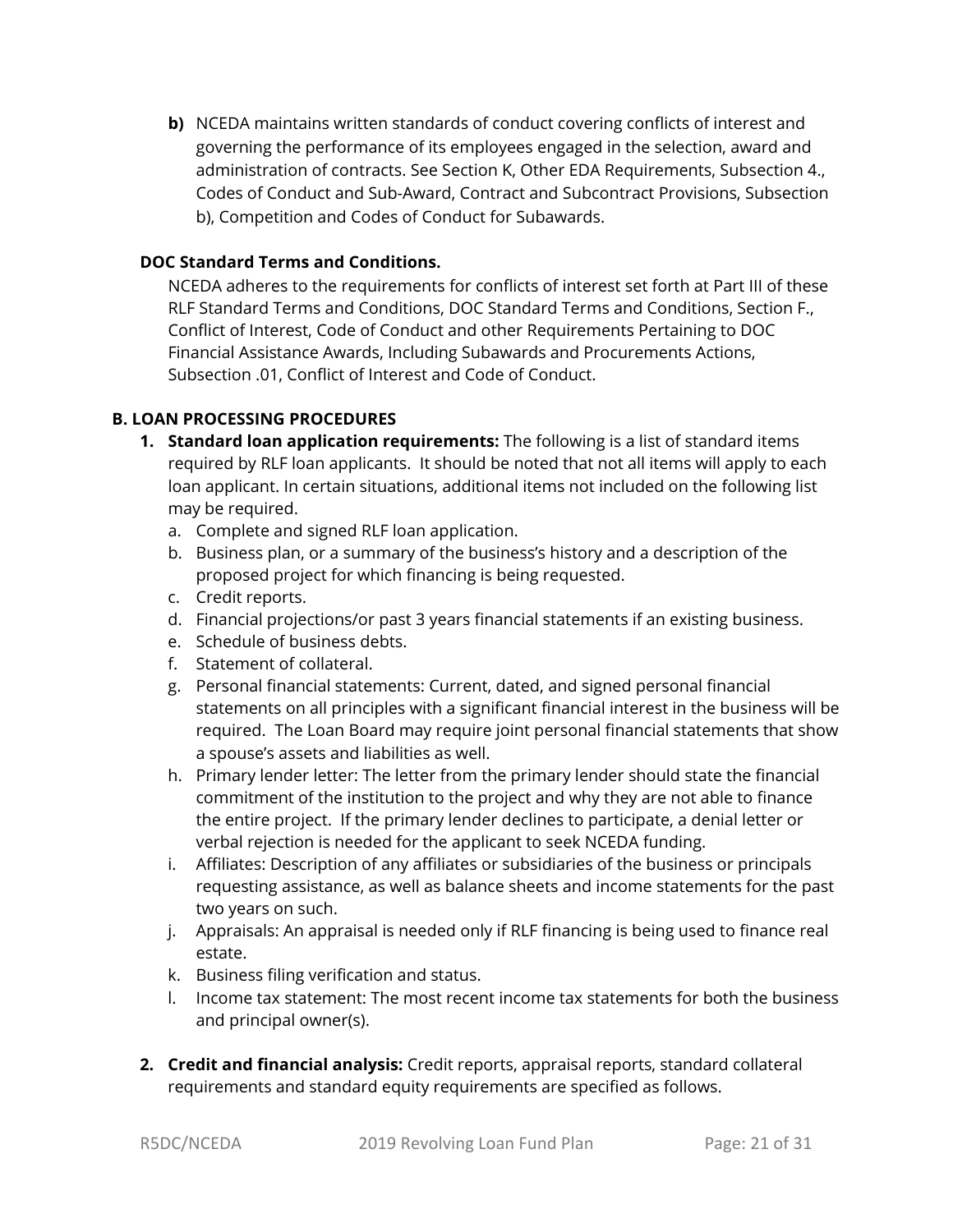- a. Credit reports: Credit reports will be required of all loan applicants and guarantors. The cost of these reports is accounted for in the application fee.
- b. Appraisal reports: Appraisals are usually only required in projects where the RLF is financing real estate such as land and buildings. In these projects the private lending institutions always require appraisals, which they share with Region Five. Appraisals are always analyzed carefully to determine the value of the collateral and the level of security that the RLF will be able to obtain. In projects that do not involve real estate, appraisals may be required for equipment, or financial statements are obtained which usually reveals the value of inventory and other types of collateral. By working very closely with the lead lender and/or economic development organization, appraisals and other forms of information that help determine collateral values are readily available upon request.
- c. Standard collateral requirements: The Loan Committee will make no unsecured loans. Working capital will be collateralized by any asset and any possible security positions deemed appropriate by the Loan Committee. For example, it may accept unconventional forms of security such as personal guarantees, assignments of contracts for deed, or other creditor's interest in property, and subordinate positions to other private financing. When loans are made to corporations, personal guarantees will be required from the principal owners of the company. In projects where individuals are borrowing funds for purposes that benefit a corporation in which they are an owner, corporate guarantees will be required as added security.
- d. Standard equity requirements: A minimum of 10% equity is required for new startup companies. This equity can be in the form of cash, or assets that are being contributed toward a project such as machinery or equipment, provided the borrower has an equity position, or the equity is free of any liens. Existing companies are also required to show a minimum of 10% cash equity, however greater flexibility can be given to meet this requirement. For example, if an existing company has built up equity in real estate and/or equipment over several years, this can be used to meet the equity requirements for the RLF. By providing this flexibility, companies that invest cash back into the business and establish equity positions are not penalized for doing so.

## **3. Environmental review:**

- a. The RLF Administrator, with the assistance of appropriate staff, shall assess the significance of all environmental impacts of activities to be financed in compliance with the National Environmental Policy Act of 1969 and other Federal environmental mandates, as per the Assurances (SF 424D as revised) executed with the Economic Development Administration. No activity shall be financed which would result in a significant adverse environmental impact unless the impact is to be mitigated to the point of insignificance. When necessary to ensure compliance, any required mitigation shall be made part of the loan conditions.
- b. No project shall be approved which would result in the alteration of or have an adverse impact on any wetland without prior consultation with the U.S. Department of the Interior, Fish and Wildlife Service, and, if applicable, obtaining a section 404 permit from the Army Corps of Engineers.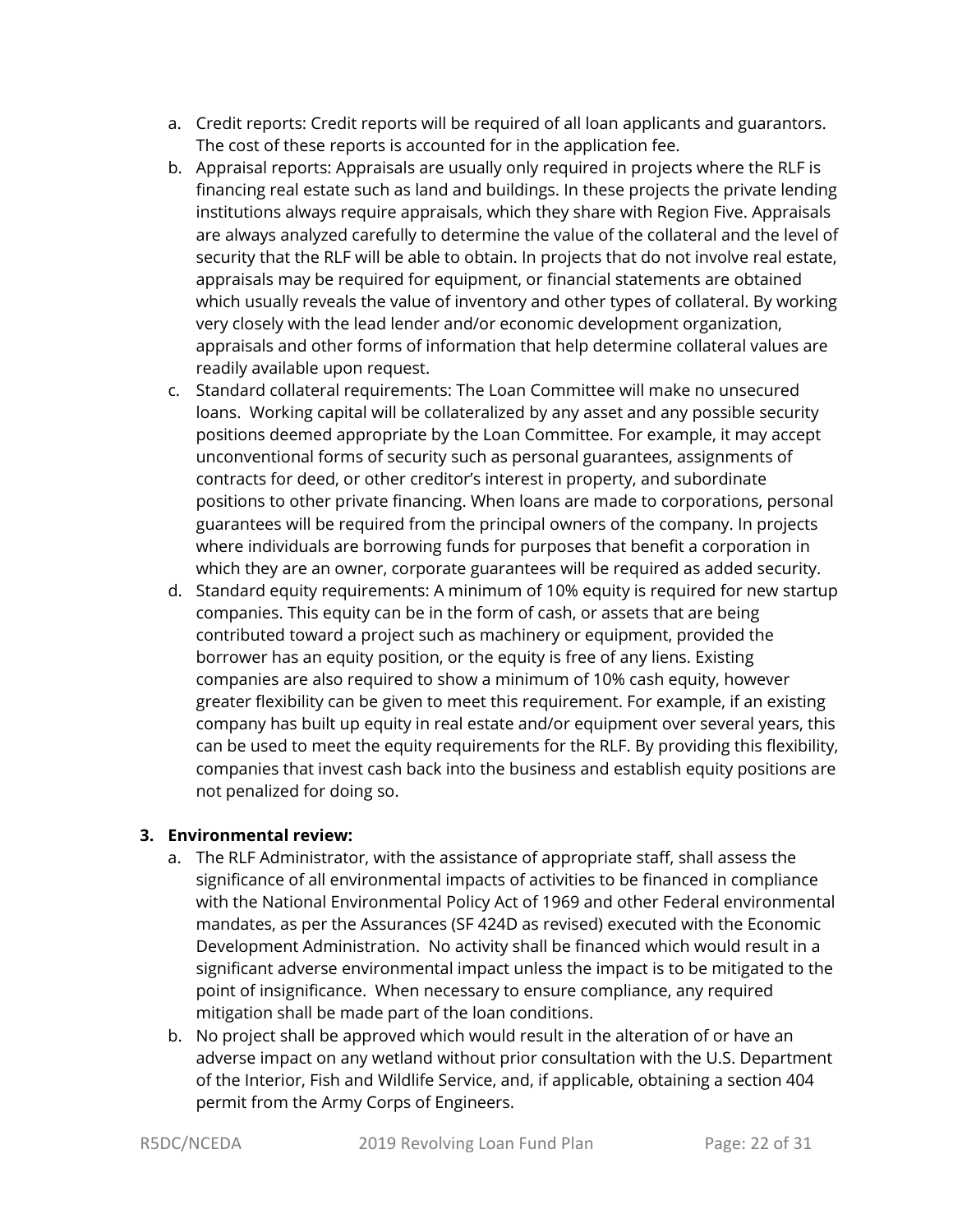- c. Consistent with E.O. 11988, no project shall be approved which would result in new above ground development in a 100-year flood plain. Reviewing the proposed development against FEMA Flood Insurance Rate Maps will make this determination.
- d. The State Historic Preservation Officer, (SHPO) shall be notified of each loan proposal that involves significant new construction or expansion and asked to submit comments on the effect of the proposed activity on historic and archaeological resources. The RLF Administrator shall work with the SHPO and EDA in cases where the SHPO has recommended actions or has been determined an adverse impact.
- e. All loan applicants shall be requested to provide information indicating whether there were hazardous materials such as EPA listed (see 40 CFR 300), hazard substances, leaking underground storage tanks, asbestos, polychlorinated biphenyls (PCB), or other hazardous materials on site that have been improperly handled and have the potential of endangering public health. If deemed necessary, loan applicants may be required to perform or provide evidence of a Phase I site assessment to identify possible sources of contamination, a Phase II site assessment to test soil and/or groundwater samples, and a Phase III site remediation involving mitigation of applicable contaminants. In cases where there are unresolved site contamination issues, the RLF Administrator shall work with the loan applicant and the appropriate state environmental agency office to resolve these outstanding issues.
- **4. Loan write-up:** Loan write-ups are prepared by the Loan Developer and distributed to Loan Committee members prior to meetings for their review. When available, loan write-ups are obtained from the private lender and analyzed to determine why the lead lender was unable to provide all the financing. In addition, the private lender should provide a loan commitment letter that explains their financial commitment to the project and their reasons for not being able to provide all the financing. The Loan Developer prepares loan write-ups that cover the following information:
	- a. History/management
	- b. Eligibility (consistency with RLF financing policies)
	- c. Use of personal/business resources
	- d. Sources & uses of proceeds
	- e. Balance sheet analysis
	- f. Collateral
	- g. Repayment ability
	- h. Environmental concerns
	- i. Recommendations
- **5. Procedures for loan approvals:** Below are the procedures for loan approvals.
	- a. Selection of Borrowers: The loan selection process on the part of the Fund begins when a loan applicant contacts the loan developer to discuss his/her proposal. The loan developer will interview the prospect and make a preliminary analysis. The loan developer will seek to determine the eligibility of the project for the RLF. The loan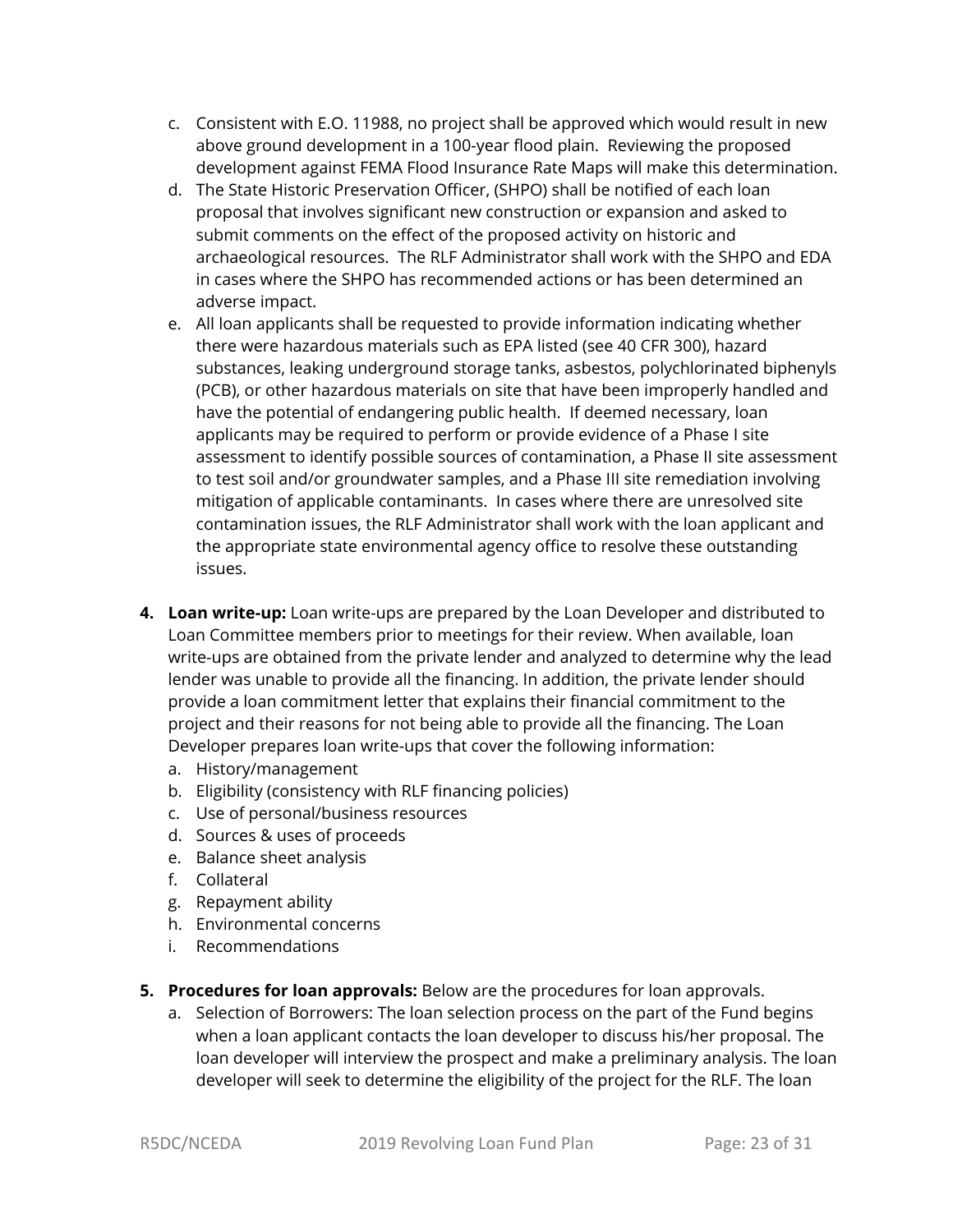developer will communicate with economic development agency representatives to test the possible use of other public/private financing sources.

- b. If the prospect's business plan meets the basic RLF standards, the loan developer will make an initial decision as to the eligibility of the application.
- c. If deemed eligible by the Loan Developer, a formal application will be prepared.
- d. A formal application submittal does not mean that the loan is certain. It does mean that the project meets the (preliminary) selection requirements. The initial eligibility determination should take no more than 15 days from receipt of all documentation from the applicant.
- e. Once the Loan Developer authorizes the submittal of a formal application, the loan developer will meet with the prospect and involved parties to negotiate the most desirable loan package. Responsibility for a completed loan package is with the borrower. The loan developer and other staff will spend as much time as is reasonable with a given prospect. The staff will be careful not to provide accounting and/or legal services which the applicant could obtain from local professionals.
- f. Upon completion of the loan package, the loan developer will make an extensive financial review of the package. Project cost estimates must be supported by verifiable quotations and estimates. Assumptions must be clearly identified and explained. Forecasting methods must be described and justified. Turnaround time for action on a completed application should be no more than 30 days.
- g. The Loan Committee shall make an extensive review of the loan package, the analysis prepared by the loan developer and the staff recommendations for approval or disapproval. Since a goal of the RLF is to respond quickly, the Committee shall make its decision by majority vote of Committee members in a timely manner.
- h. When approving a package, the Committee will set specific interest rates; term of the loan; limitations, if any, on uses of loan funds and other conditions to be included in a written confirmation letter to the applicant. Automated ACH loan payments are encouraged.

## **C. LOAN CLOSING AND DISBURSEMENT PROCEDURES**

## **1. Loan closing documents:**

- a. Proof of equity, such as current bank account statements showing the needed funds on deposit, will be required for all loans requiring an equity injection;
- b. If existing debt is being converted to equity, or subordinated, evidence such as a subordination agreement, the original note, the conversion agreement, corporate resolutions and copies of shares issued will be required.
- c. Where another lender is involved in the financing of a business an inter-creditor agreement setting forth the respective rights of the parties shall be required where appropriate for the protection for the RLF.

## **2. Loan agreement provisions:**

a. All loans will require a promissory note and a loan agreement: The Loan Agreement shall contain covenants that shall require the borrower to comply with the Federal statutory and regulatory requirements that apply to activities carried out with RLF loans. The Loan Agreement shall contain a provision to protect and hold the Federal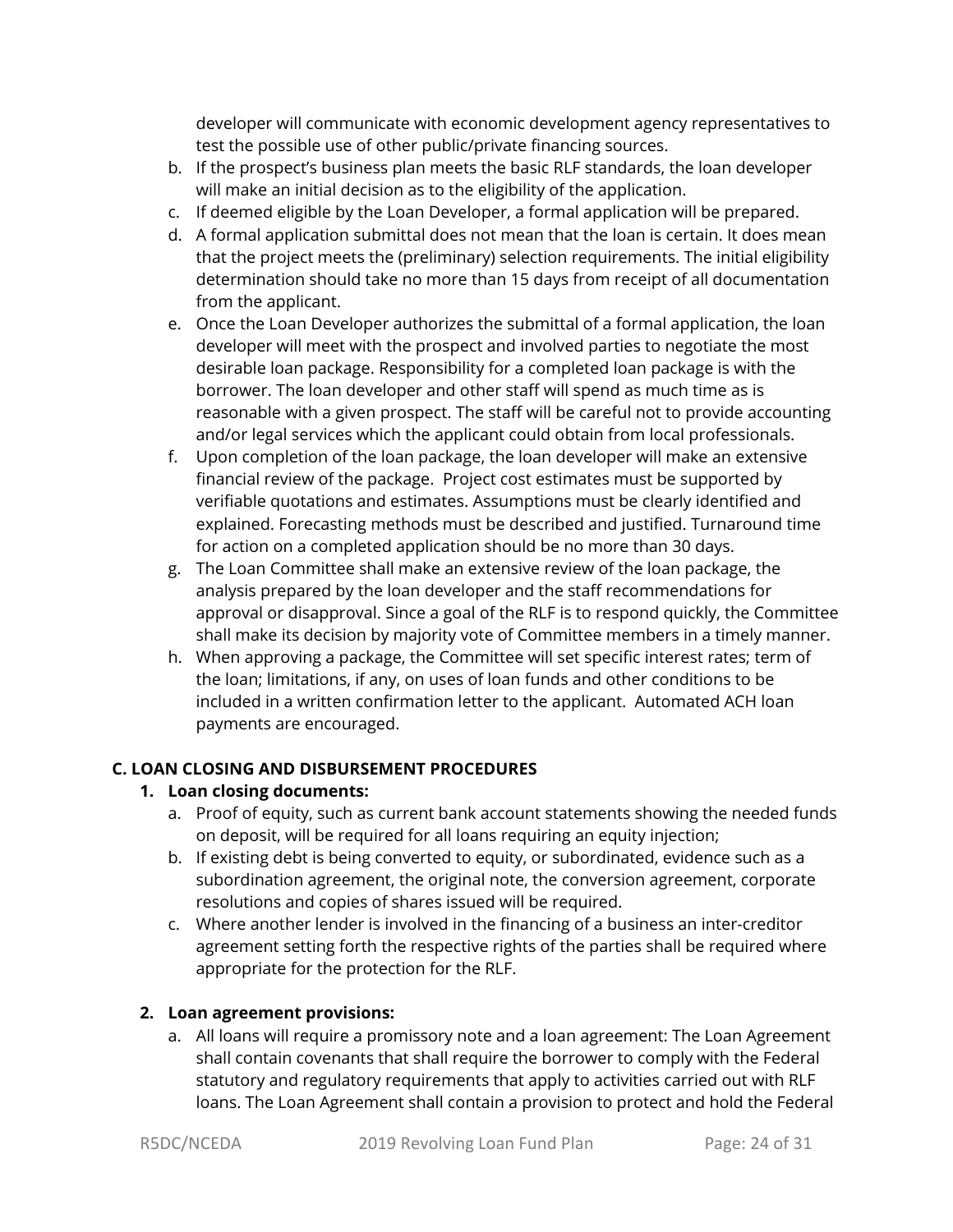government harmless from and against all liabilities that the Government may incur as a result of providing an award to assist (directly or indirectly) in site preparation or construction as well as the renovation or repair of any facility or site. This applies to the extent that such liabilities are incurred because of ground water, surface, soil or other conditions caused by operations of the RLF NCEDA or any of its predecessors on the property. The Loan Agreement shall also include a list of the Federal requirements that apply to RLF Borrowers as provided in Part III.B. of the U.S. Department of Commerce Economic Development Administration Revolving Loan Fund Standard Terms and Conditions of March 14, 2018, as may be amended. Refer to file for checklist of required documents:

- 1. Complete application
- 2. Signed confirmation letter
- 3. NCEDA minutes approving project
- 4. Promissory Note
- 5. Security agreement
- 6. Commercial guaranty
- 7. Mortgage
- 8. Participation agreement
- 9. UCC filing
- 10. Deny letter/email from bank
- 11. Personal guaranty
- 12. ACH form
- 13. Other: \_\_\_\_\_\_\_\_\_\_\_\_\_\_
- b. Sole proprietorships using a "doing business as/dba" will be required to provide copies of fictitious name filings.
- c. Partnerships will be required to provide copies of the partnership agreements and buyout agreements if applicable.
- d. Corporations will normally be required to provide copies of the Articles of Incorporation, By Laws, certificates of good standing, and corporate resolution to borrow.
- e. All loans will require a security agreement where personal property secures a loan.
- f. Perfection of collateral will require UCC filings on equipment and fixtures, inventory and receivables, recording deeds of trust on real property, and certificates of title or stock registration, as appropriate.
- g. UCC searches will be performed before loan board review to determine position. UCC searches may also be performed after loan closing and UCC filings to confirm that the desired lien position was obtained.
- h. Lenders Title insurance will be required for all financed real property.
- i. Vehicle titles that are unencumbered will be filed by staff to show the NCEDA as lien holder. If a third party holds title, this collateral option will not be considered.
- j. All principals with 20% or more ownership will normally be required to provide continuing guarantees, and subordination agreements, as appropriate.
- k. Inter-creditor Agreement, if necessary, to preclude prior lien holder from increasing debt, and/or to delineate collateral and responsibilities of lenders.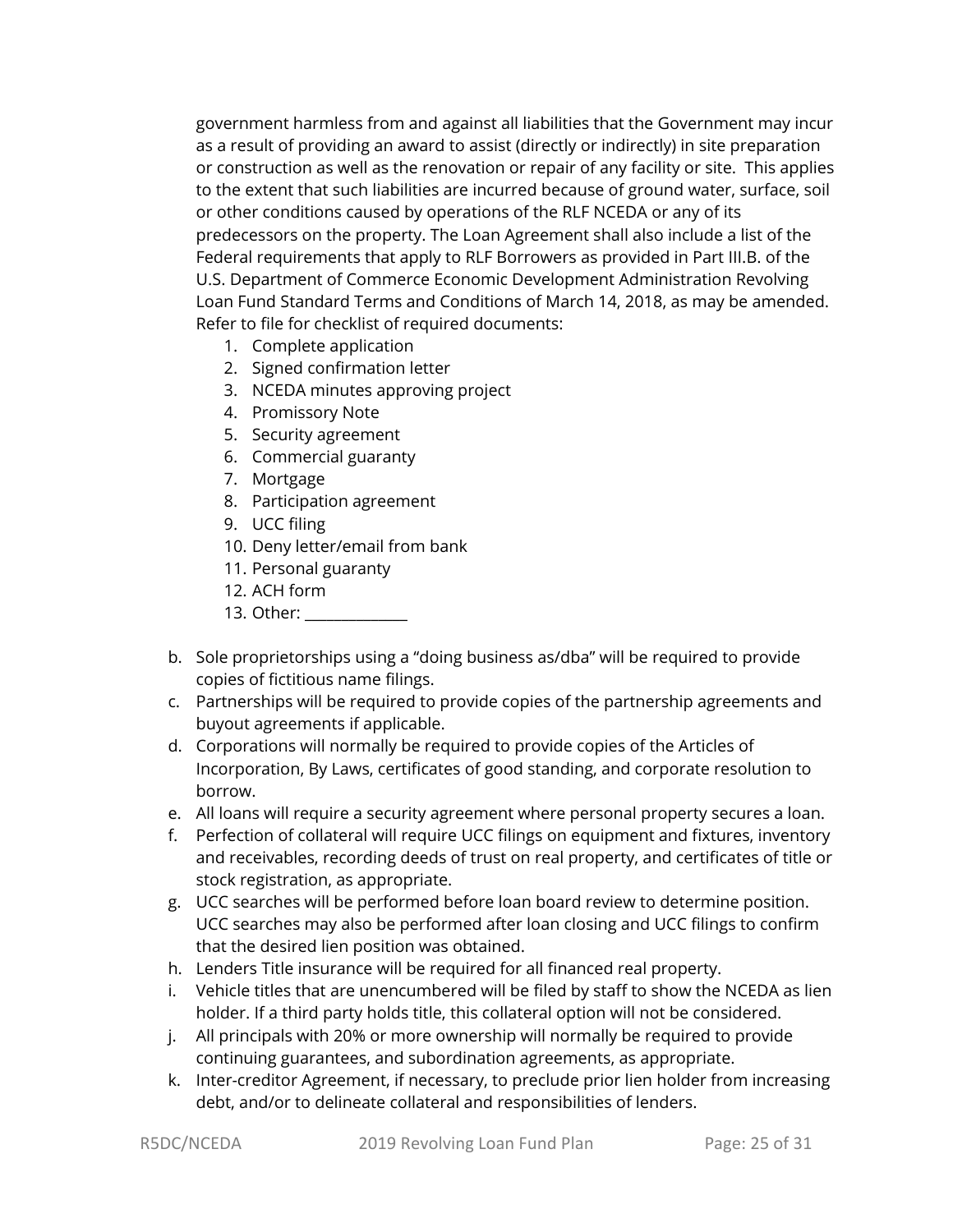- l. Prior to closing, the borrower will present the required hazard and liability insurance policies, and any other insurance coverage such as assignment of life insurance, as required.
- m. Lease assignments will be taken as appropriate.

## **3. Loan disbursement requirements/Loan agreement provisions:**

- a. The borrower will certify in the loan agreement that the funds are to be used for the purposes intended as specified in the loan application. A positive covenant shall be included in the loan agreement stating the purpose of the loan. A breach of this covenant shall be deemed an event of default and the loan may be called.
- b. For working capital loans, cash flow projections or other documentation will be required to determine the loan amount and the schedule for loan disbursement.
- c. If the proceeds are for the purchase of equipment, fixtures, or vehicles, the borrower must show original invoices, and the check will be made payable to the vendor or jointly to the vendor and business.
- d. In instances where construction is in progress, a building control account will be established as necessary to avoid mechanics liens.

## **D. LOAN SERVICING PROCEDURES**

- **1. Loan repayment & collection procedures:** In projects where NCEDA makes a direct loan and services the loan, borrowers may be required to remit via ACH loan payments or are given a loan amortization schedule at the loan closing. Loan payments are receipted the day they are received and deposited within five days. Inactive RLF funds that are waiting to be lent will be deposited in an interest-bearing money market account that is federally insured and collateralized.
- **2. Loan monitoring procedures:** The R5DC uses Portfol software to manage all accounting activities of the RLF. Monthly updated statistical reports are generated to monitor RLF activities including payments. In addition, borrowers are required to send, at a minimum, annual financial statements and proof of insurance. Generally, as a lien holder, NCEDA is notified by the insurance companies when any changes or problems occur. A tickler file is set up to monitor UCC filings, which are required to be re-filed every 5 years. The Loan Developer conducts annual borrower site visits. During these visits the condition of the business and the RLF's collateral is analyzed. In addition, the borrower is asked to verify the number of employees by occupation, race and sex to monitor actual job creation/retention and compliance with civil rights, etc**.**
- **3. Loan files:** Procedures for loan files, loan closing documentation, loan file maintenance, late payment follow-up, handling loans over 90 days I arrears, write-off, loan modification requests, delinquency policies follow:
	- a. Procedures for Loan Files and Loan Closing Documentation
		- i. Region Five will follow the same procedures for loan files and loan documentation for all RLF funds. This includes keeping files that contain application forms and supporting documentation for each approved loan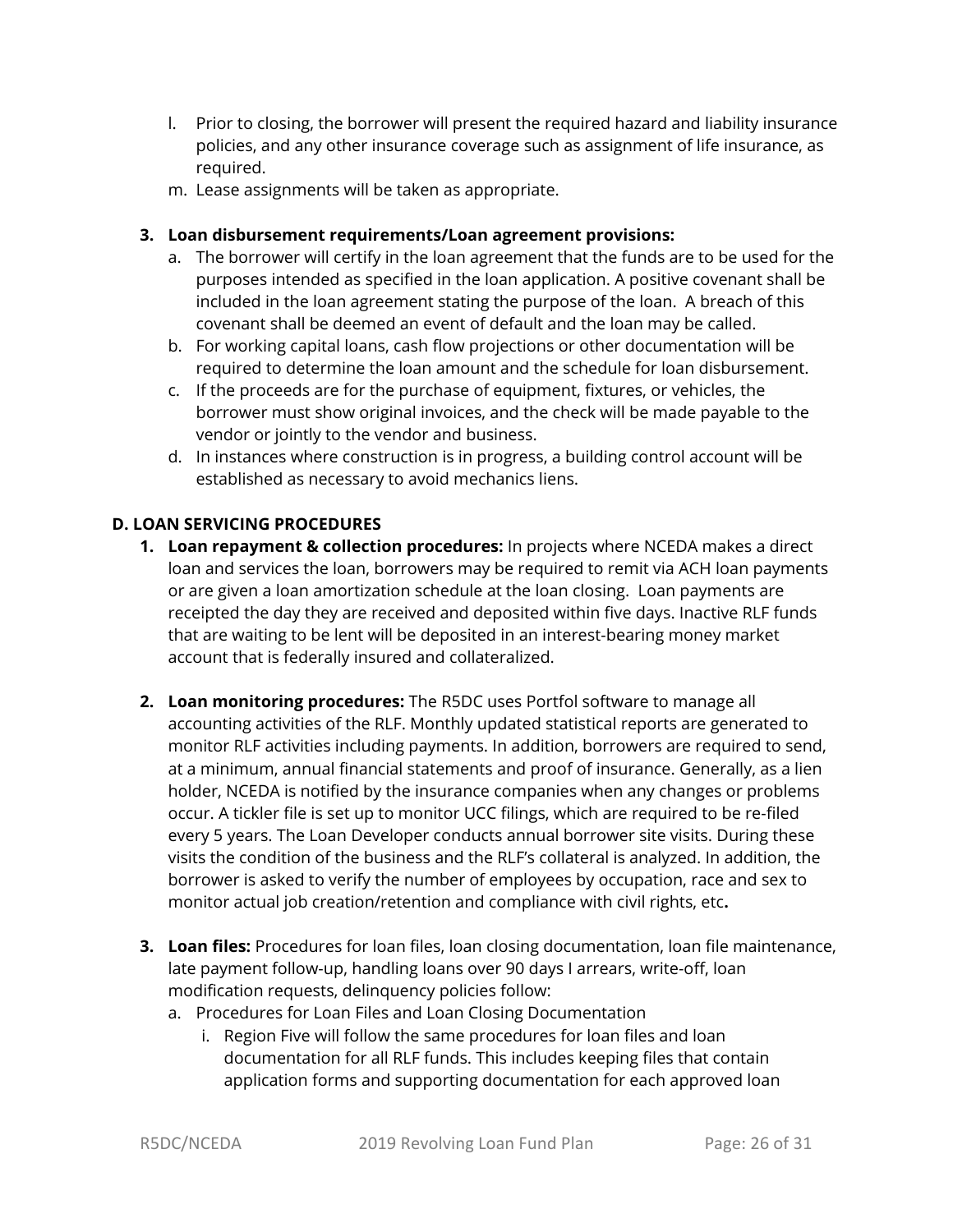application. These files will also contain all legal documents used in the closing process.

- ii. Region Five staff will also ensure compliance with all EDA reporting requirements. Compliance reporting includes the semi-annual and final closeout reports.
- iii. Region Five will institute control procedures for ensuring compliance with all grant requirements and for monitoring the RLF portfolio. The procedures will be used for all RLF funds.
- b. Loan File Maintenance**:** Loan files are kept in a locked fireproof file cabinet. Any sensitive documents to be discarded are shredded. Loan department requests the following documents annually from active loan files and keep information in physical or server files:
	- i. Proof of insurance with NCEDA listed as insured "loss payee"
	- ii. Site visit form
	- iii. Job report
	- iv. General correspondences optional
- c. Late payment follow-up procedures: Generally late payment letters are sent to notify borrowers that are 30 days or more past due. A series of past due notices gives the borrower several opportunities to pay or respond in some other manner to the delinquency. The series will begin with two or more written requests for payment and may begin with a telephone call. A meeting with the borrower may be scheduled, which can provide important information about the reason for the delinquency and can lead to an agreement to restructure a payment schedule. The notices are given on a defined timetable. Each time a notice is given, the tickler file is updated to include the nature and date of the next action if no payment is received
- d. Loan modification requests: Modifications may be made to the original terms of a loan, provided that the request is submitted in writing. Loans may be restructured if mutually agreeable as a delinquency solution or to meet the needs of a changing business climate. The amount of the rescheduled note shall include all accumulated fees as part of the principal, all unpaid principal, interest and penalty fees. The interest rate will be set in accordance with this RLF Plan. A \$100 processing fee must also accompany the request before it can be officially entertained, in all situations except financial hardship. Financial hardship is determined by the Loan Board
- e. Loan delinquency/default & loan restructuring Procedures:
	- i. Delinquency policy: All payments are due on the date identified in the loan promissory note. A payment is considered delinquent if more than 10 days past due. In cases where payments are made continually late, there will be penalties on a per month basis.
	- ii. Pre-knowledge of impending delinquency: If a situation arises where loan NCEDA anticipates inability to make payments in a timely fashion, our office should be contacted, and the situation explained. These accounts will be handled on an individual basis and in a courteous manner. If the situation warrants, a meeting between the NCEDA, staff, and/or lead lender can be arranged to discuss changing business needs.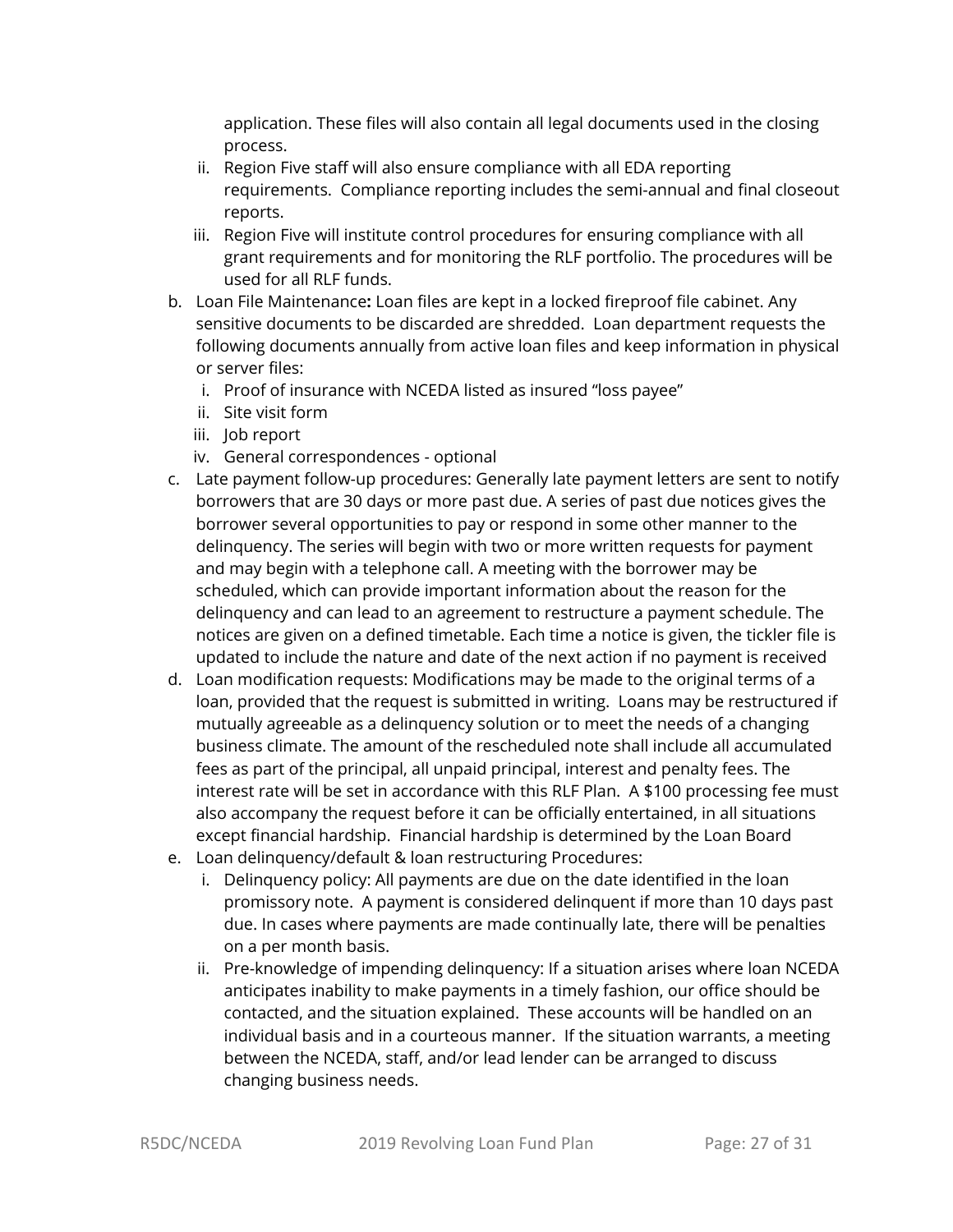- f. Insufficient funds procedures: The following applies to loans that are administered directly by NCEDA.
	- i. The first occurrence of a returned check, staff will contact the borrower. A late fee will be assessed if payment is 10 days past due per the associated loan agreement. Returned checks will also be assessed a returned check fee of \$50.00 or double the amount of the associated bank's fee, whichever is less.
	- ii. 30 days delinquency: If borrower does not make payment on due date:
		- 1. Borrowers Role The borrower will contact NCEDA loan staff and make arrangements for payment. The borrower will also relay any problems they are having in not making their payment.
		- 2. NCEDA staff will generate a late payment notice within 10 business days of a missed payment. Staff will determine if assistance is needed for the borrower's business. Questions of possible solutions will be developed in conjunction with all parties.
	- iii. 60 days default: If borrower has not made the previous month's payment, or this month's payment by the due date.
		- 1. Borrowers Role The borrower will contact NCEDA staff and will make immediate arrangements for payment.
		- 2. A letter will be sent to the borrower from NCEDA notifying borrower of default status. The letter will state that if payment or arrangements are not made before the next due date, NCEDA will consider the loan in default. Staff will continue to make direct contact and continue to seek solutions in conjunction with all parties until the matter is considered resolved by the NCEDA Loan Board.
	- iv. 90 days acceleration/collection: If borrower has not made the previous two months' payment, nor is willing or able to work with Staff on a solution of delinquency. The loan is considered to be in default if no payments have been made for 3 consecutive months.
		- 1. Borrowers Role The borrower will need to contact Staff and make arrangements for payment.
		- 2. Staff will continue to make contact with the borrower and seek delinquency solutions. NCEDA staff will send a default letter to the borrower when the debt reaches a 90-day delinquent status. The loan will be defaulted if the entire principal balance is unpaid thirty (30) days after written default notice is sent to the borrower. The NCEDA attorney or staff will immediately begin collection procedures to recover the unpaid balance of the loan.
	- v. Loan Restructuring: Loans may be restructured if mutually agreeable as a delinquency solution or to meet the needs of a changing business climate. The amount of the rescheduled note shall include all accumulated fees as part of the principal, all unpaid principal, interest and penalty fees. The interest rate will be set in accordance with this RLF Plan. Restructuring requests will have a \$100 administrative fee.
	- vi. Amendment Procedures: The Loan Review Board, with the full Commission's approval, can amend the RLF plan, as needed. Written approval from EDA is required.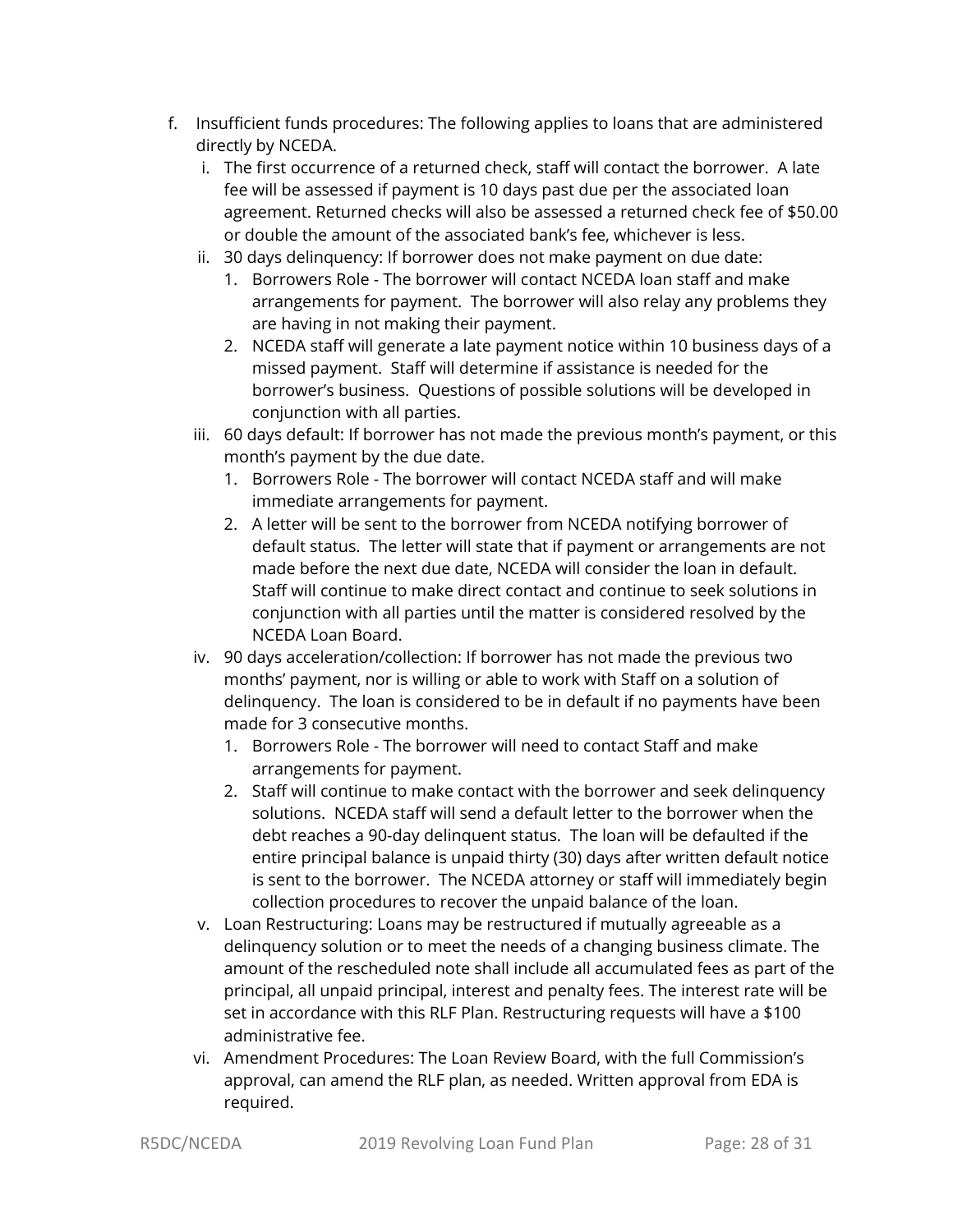- 4. **Job creation:** The primary goal is to create or retain, at a minimum, one job for every \$20,000 (or less) of RLF funds lent. Job creation is embedded throughout this plan.
	- a. Eligibility: For-profit and non-profit are eligible borrowers. The applicant must meet job creation guidelines. Firm commitment from the borrower to create jobs is mandatory. A goal of one job created or retained for every \$20,000 of RLF dollars loaned for the loan portfolio overall. In some cases, and at the discretion of the loan board, that amount may be adjusted upward to accommodate loan requests from the targeted employment sectors. Job retention results from loans to existing firms in the eligible lending area where these jobs would be lost to the local economy if not for the RLF.
	- b. Loan selection criteria: Priority in processing loan applications will be given to applications that further the targeting of RLF funds as outlined in Section D above. Loan applications will be considered for processing, if: The loan will meet program goals to facilitate in the creation of higher paying, higher skilled, private sector jobs diversify and strengthen the economy, and stimulate private investment. Priority will be given to those projects that provide the highest economic benefit.
	- c. Performance Assessment Process: Performance of the RLF will include evaluation of the RLF and reviewing and updating the RLF Plan as needed.
		- i. Evaluation: To ensure the RLF is meeting the objectives set out in the plan, an annual evaluation will be performed by Region Five staff, or by persons appointed by the Chairman of the Board. This evaluation will compare the actual performance in terms of the number and types of loans, number and types of jobs created or maintained, and other indicators with specific criteria for each area. After evaluating the performance of the RLF, staff will recommend to the Region Five Commission any necessary modifications it sees necessary to meet the financing needs of businesses in the region.
		- ii. Reviewing and updating RLF Plan: The portfolio goals will be monitored at the time of the annual report to EDA. If targets are out of line or a trend is noticed in this direction, these trends will be analyzed to determine if any modifications to the Plan and/or portfolio are required. This will be accomplished by utilizing the current database software that is utilized to generate the EDA report.
- **5. Defaulted loans:** Procedure for handling loans over 90 days in arrears If a borrower is 90 days or more past due and previous attempts have been made to rectify the situation, the borrower may be sent a letter notifying him/her that the loan is due in full, unless payments are received, or arrangements are made to restructure the payment schedule. If the borrower does not respond the next step may be to have an attorney draft a demand letter, followed by legal action, if necessary. All other courses of action will be exhausted before any legal action is taken, however, some situations may require legal action to protect the interests of the RLF. Please see *Addendum IV* for additional procedures for handling delinquent and defaulted loans.
- **6. Write-off procedures:** If the above-mentioned actions do not result in recovering the loan proceeds, it may be necessary to write-off the loan and consider it a loss.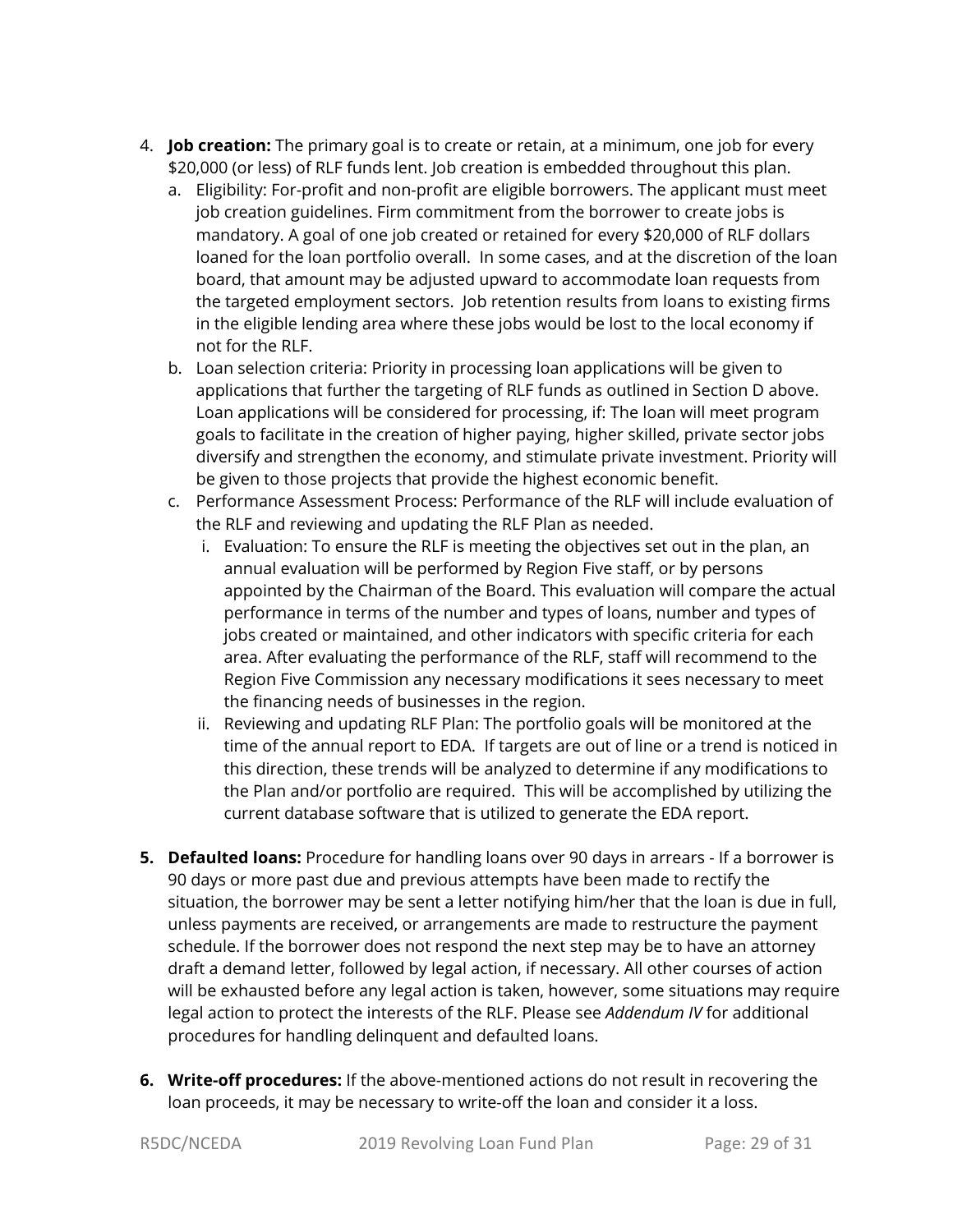Approximately 40-50% of the interest earned on loans is put back into the RLF for relending and loan losses. The RLF has been very effective in minimizing loan losses, with income earned by the RLF far exceeding any losses that have occurred**.** 

#### **E. ADMINISTRATIVE PROCEDURES**

- **1. Accounting:** As stated above, NCEDA maintains a separate bank account established for the RLF so that repayments and interest income are clearly identifiable and auditable. The EDA RLF portfolio and cash are clearly distinguishable from any other loan program. This includes both the EDA and local share portions of the RLF. NCEDA will ensure that the RLF is operating in accordance with Generally Accepted Accounting Principles (GAAP).
- **2. Administrative costs:** Administrative costs are outlined in the management agreement between Region 5 and NCEDA. The 2016 to 2021 may be found in the Management Agreement in the *See Addendum III*.
- **3. Allowable Cash Percentage:** Effective Jan. 2, 2018, EDA replaced the Capital Utilization Rate of 25 percent with region-specific Allowable Cash Percentage (ACP) that is updated annually. The ACP is the average cash available for RLFs in the Chicago EDA region and is used for risk rating RLFs according to the Risk Analysis System.

Lending activity will be managed so that the cash available for lending is less than the current ACP in effect for the Chicago Region. However, if the Cash Available for Lending is greater than 50% of the RLF Capital Base for 24 consecutive months, EDA may take action to disallow the persistent excess cash**.**

#### **4. EDA reporting:**

- a. Region Five will comply with EDA RLF reporting requirements.
- b. GPRA report submitted to EDA annually to track job creation and retention after loan approval.
- **5. Audits:** NCEDA acknowledges that EDA RLF funds are subject to an annual audit requirement and the full value of the RLF (outstanding loans and available cash) will be shown every year on the NCEDA's Schedule of Federal Expenditures. NCEDA will ensure that the auditor performs the required federal audit procedures. As stated above, NCEDA already undergoes a separate audit of the RLF in compliance with Generally Acceptable Accounting Principles (GAAP). The audit procedures are updated whenever this is an update to GAAP to ensure that the audit always remains in compliance with these principles.

**Addendum I – Organizational Chart Addendum II – By-Laws**